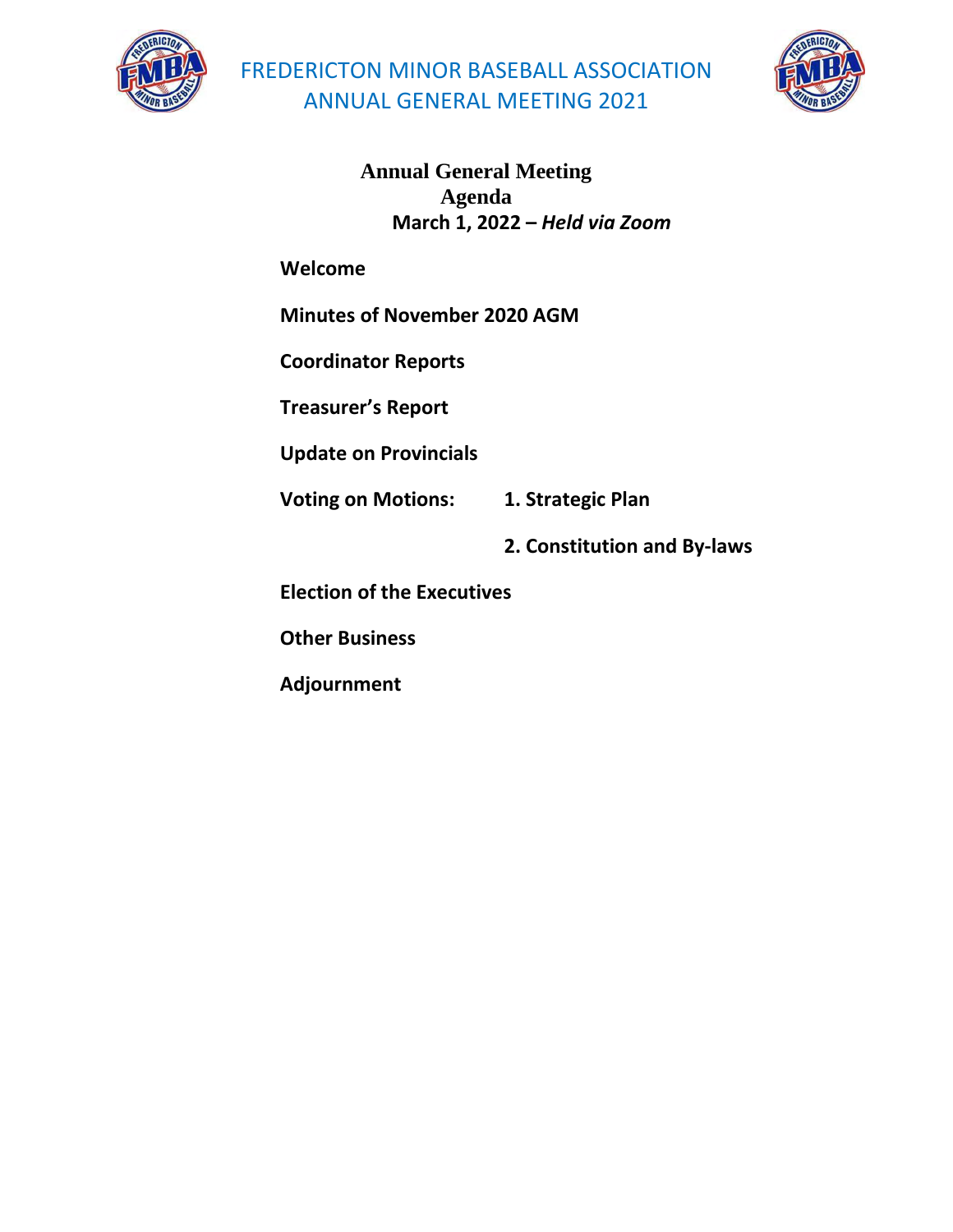



### **President's Report**

We were fortunate to be able to have another successful baseball season in 2021 despite all of the Covid-19 challenges. I'd like to thank Baseball NB for their leadership and insight over the past year in guiding us through. I would also like to thank our parents and coaches for their efforts in keeping our players engaged during these difficult times, we certainly can't do any of this without supportive parents and amazing coaches.

We were extremely fortunate to be able to have Matt Stairs become our Technical Director in 2021 and we look forward to continuing to evolve under his leadership in 2022. We were able to begin our winter program at FHS in February 2022 and Matt will be introducing some exciting changes and additions to our program over the next year.

On the field, our registration increased by almost 50% in 2021 over 2020, with increases at almost all levels. We continue to focus on our grassroots developmental programs with dedicated technical coaches at these levels. Our recreational baseball program had a great season and we look forward to introducing separate 18U and 15U recreational programs in 2022.

Our competitive teams were very successful in 2021, with most teams reaching at minimum a Provincial Championship game. We placed many players on the 15U and 17U Baseball NB provincial teams and have many players furthering their baseball careers in year round highschool and post secondary settings.

I would like to thank the City of Fredericton, as they have been a terrific partner keeping us on the fields and continually looking for ways to better our facilities for our kids. Finally, I would like to thank my fellow Board members who work tirelessly to help our players and coaches. We have put many new initiatives forward and continue to strive to become one of the best baseball associations in Canada.

Thank you, Jason Fitzgerald FMBA President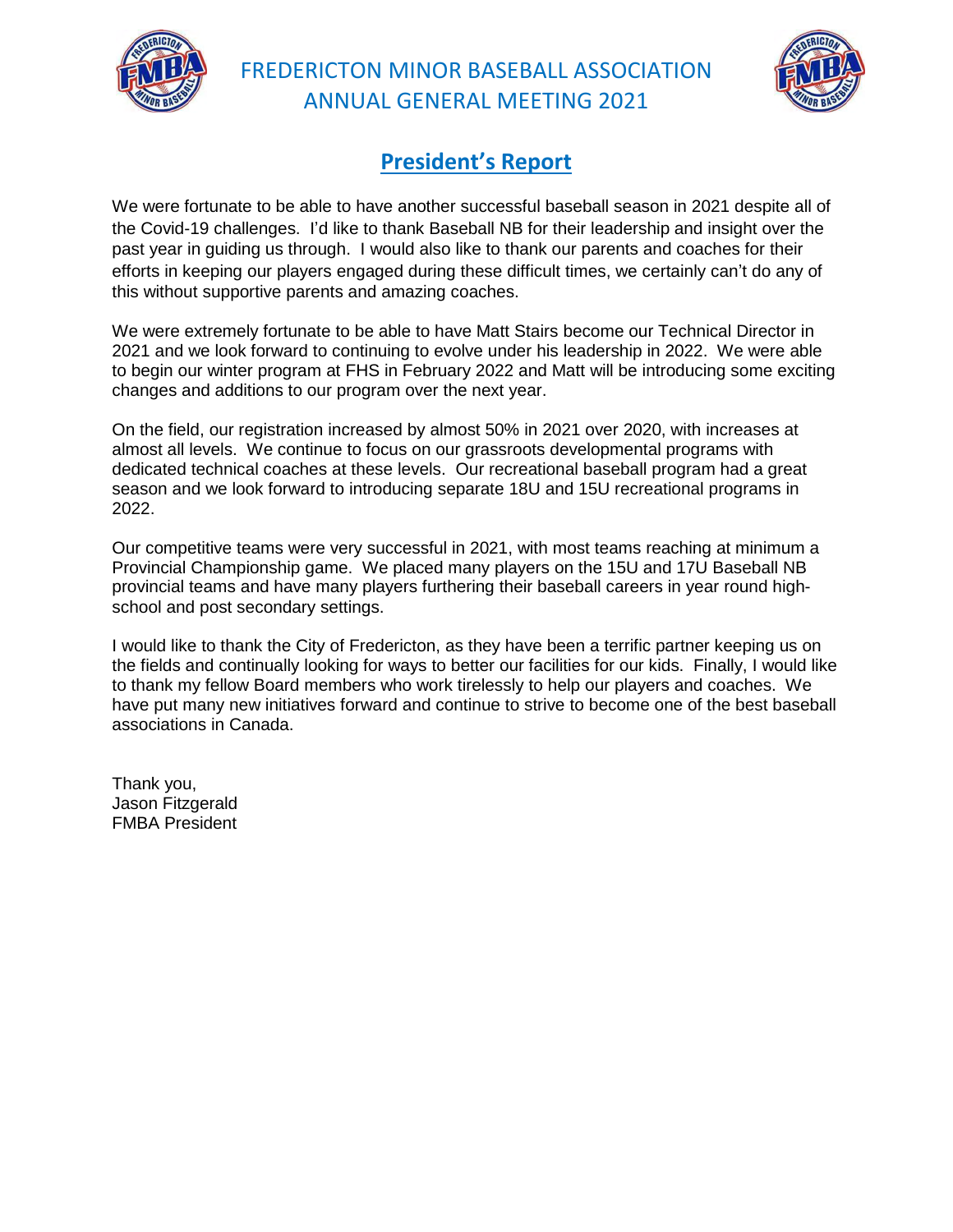



**Treasurer's Report**

See Financial Reports submitted separately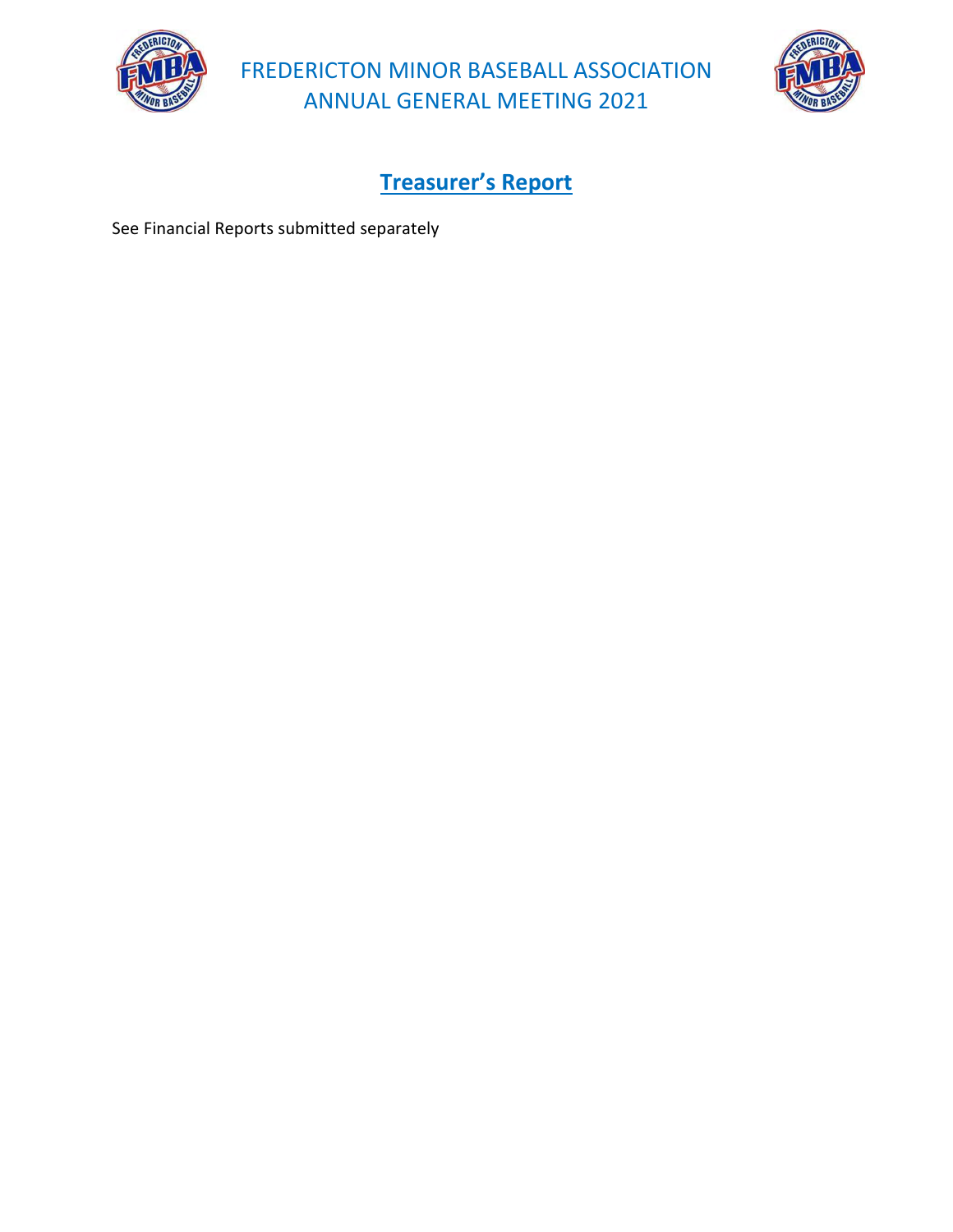



### **Technical Director Report**

### **Introduction**

The 2021 year saw the creation of a Technical Director position. The Roles and Responsibilities were initially designed and constantly being reevaluated depending on requirements. The primary objective is to create an environment of constant learning and growth with focused attention at every level in the Association.

The initial year of the position centered around defining needs and parameters. The role will evolve in 2022 based on feedback and insights gained throughout the season. Overall the introduction of this role was very successful and we look forward to building on that success and developing it in the years to come.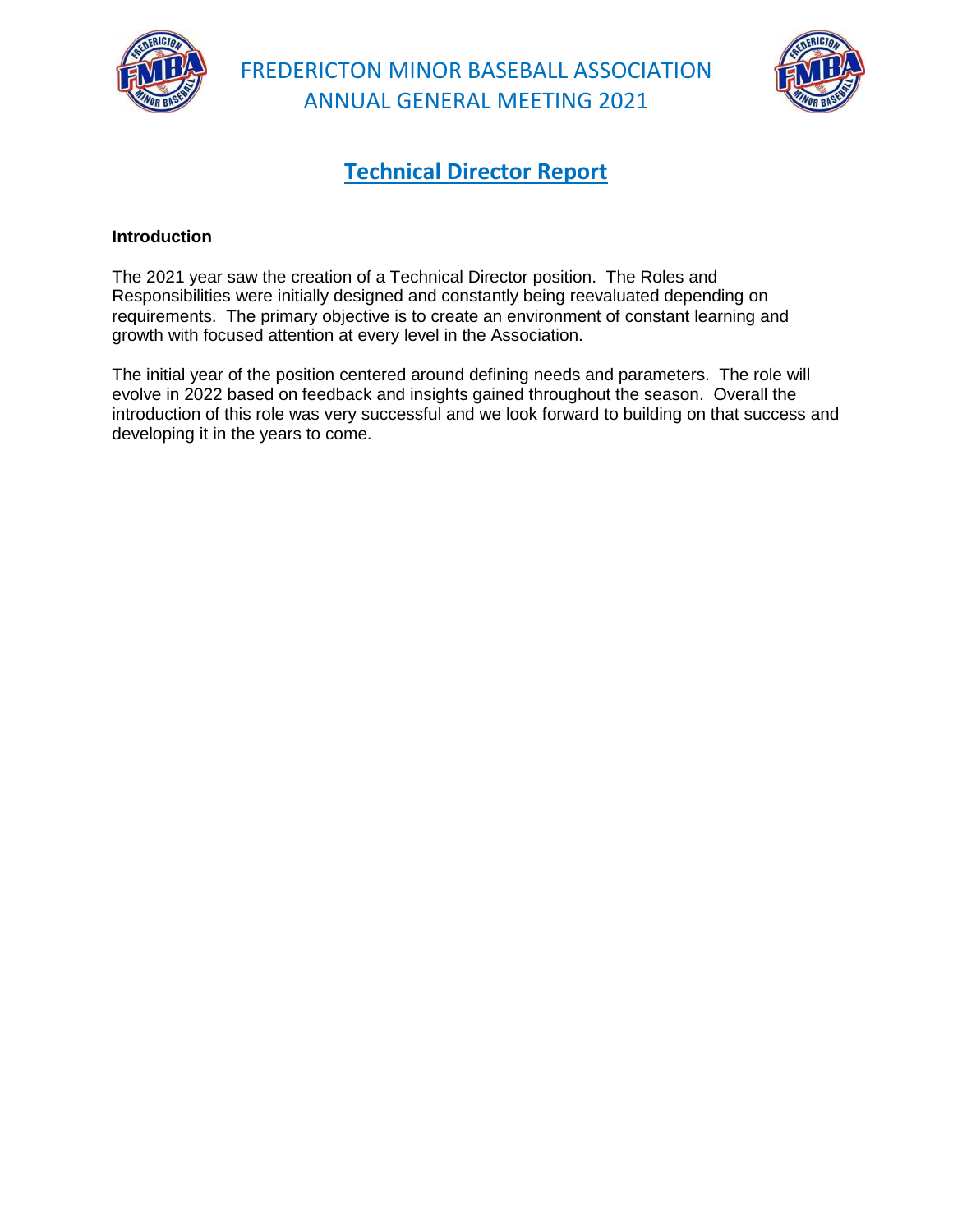



# REC DIVISION COORDINATOR REPORT 2021

The recreation division of the FMBA from ages 11U to 16U had another successful year. After a year of depleted numbers, we were able to grow the program closer to pre-COVID-19 numbers. We completed a season with 20 teams across the region including New Maryland and Oromocto.

#### REGISTRATION

Some divisions experienced an increase, while some experienced a decrease. Please refer to the chart below.

| <b>DIVISION</b>   | <b>11U</b> | <b>13U</b> | 16U   |
|-------------------|------------|------------|-------|
| 2017              | 94         | 47         | 49    |
| 2018              | 105        | 65         | 26    |
| 2019              | 86         | 69         | 26    |
| 2020              | 45         | 41         | 37    |
| 2021              | 70         | 64         | 52    |
| <b>DIFFERENCE</b> | $+25$      | $+23$      | $+15$ |

While the effects of COVID-19 still affect our registration numbers, seeing growth across all age groups is encouraging. We expect this growth pattern to continue into the 2022 season. Most prominent is the continued growth in the 16U program. FMBA believes that this continued growth indicates the opportunity to separate the age group into 15U and 18U for the 2022 season.

### SCHEDULE

All divisions were started with free optional workouts this year before the formal evaluations. This was a great opportunity for players to dust off the rust and be ready for evaluations. Each age division was on the field the week of May  $17<sup>th</sup>$  and finished their year end tournaments the week of August 25<sup>th</sup> for a total of 15 weeks of baseball. Between all age divisions we scheduled 216 baseball games plus practices.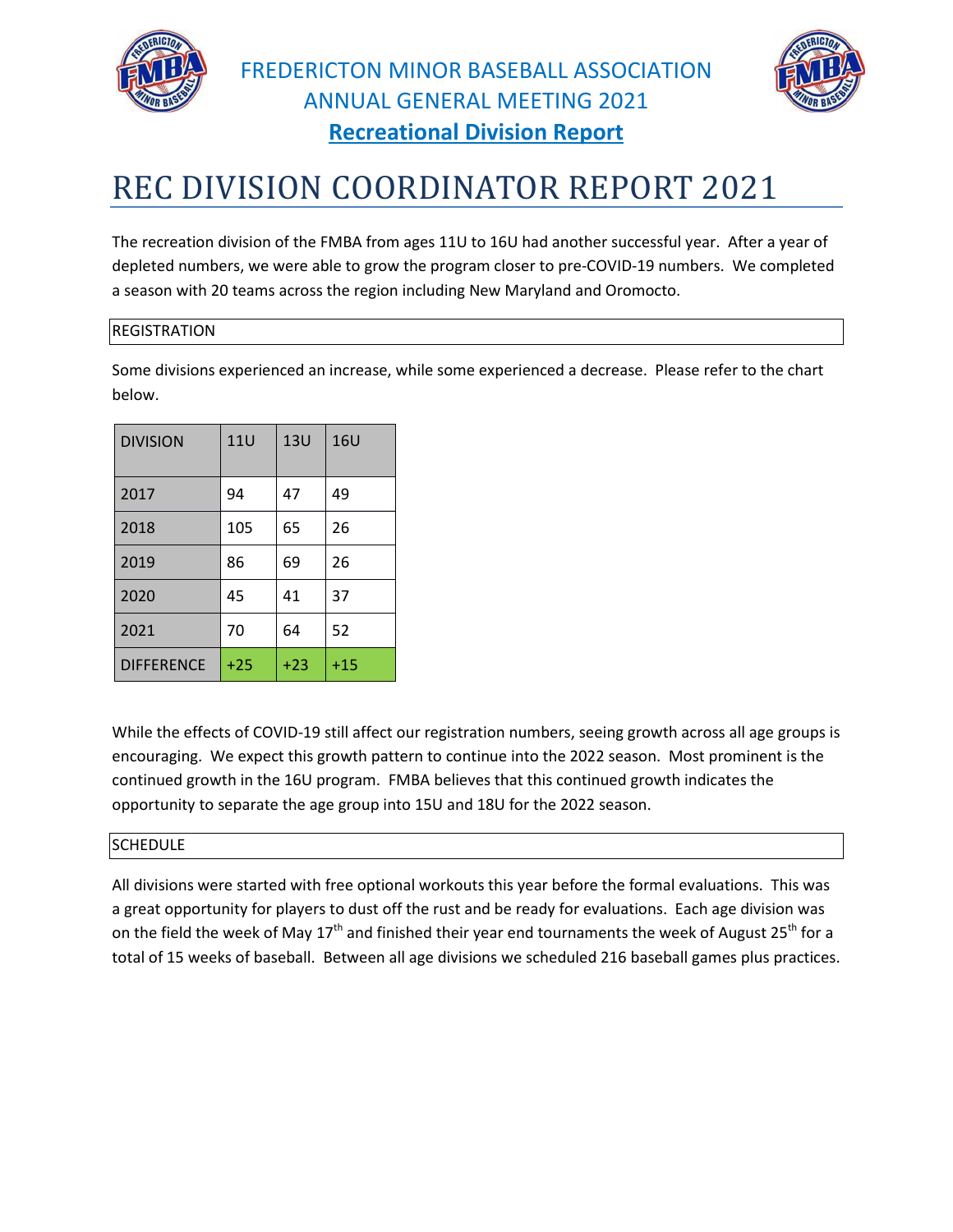



### EQUIPMENT AND UNIFORMS

FMBA invested in some new catcher's gear again this year which was very much appreciated. We also obtained a couple more left handed catchers gloves which were broken-in in no time. Uniform distribution continued to be an "at the field" experience, which is quite time consuming and challenging for the coordinator. We recommend a revision to uniform and equipment pick up processes for the 2022 season.

#### DIVISION REPORTS

### 11U

The 11U division experienced a significant increase in registration. We were able to field 5 teams this year, plus 1 from Oromocto and 1 from New Maryland.

The FMBA teams benefited from the efforts of a total of 14 parent coaches. Many of them were return coaches, and some were new to the Association. By all accounts, they did a fantastic job and I look forward to seeing them all again next year.

This year we ran a draft for the 11U division which was less successful than it was in the older age groups. Additionally, the evaluation sessions were less accurate than they had been in previous years. The recommendation is to revert back to the old evaluation method (consistent coach evaluators at each station) and to eliminate the draft.

We ended the season with a 2 week year end tournament in the form of a double elimination bracket.

All in all, a great summer, and the kids had fun which is the main thing.

### 13U

The 13U division also experienced a significant increase in registration. We were able to field 5 teams, managed by 12 coaches, plus 2 from New Maryland and 1 from Oromocto.

Most of our coaches were returning coaches from the previous season, and many of them I knew well which made for a very smooth summer.

We also ran a draft at 13U which had some success, however, the teams were not as evenly balanced as they should have been due to coaches digging too deep into the draft. For the 2022 season we recommend putting limitations on draft levels.

We ended the season with a double elimination tournament spread over 2 weeks which was a lot of fun for everyone.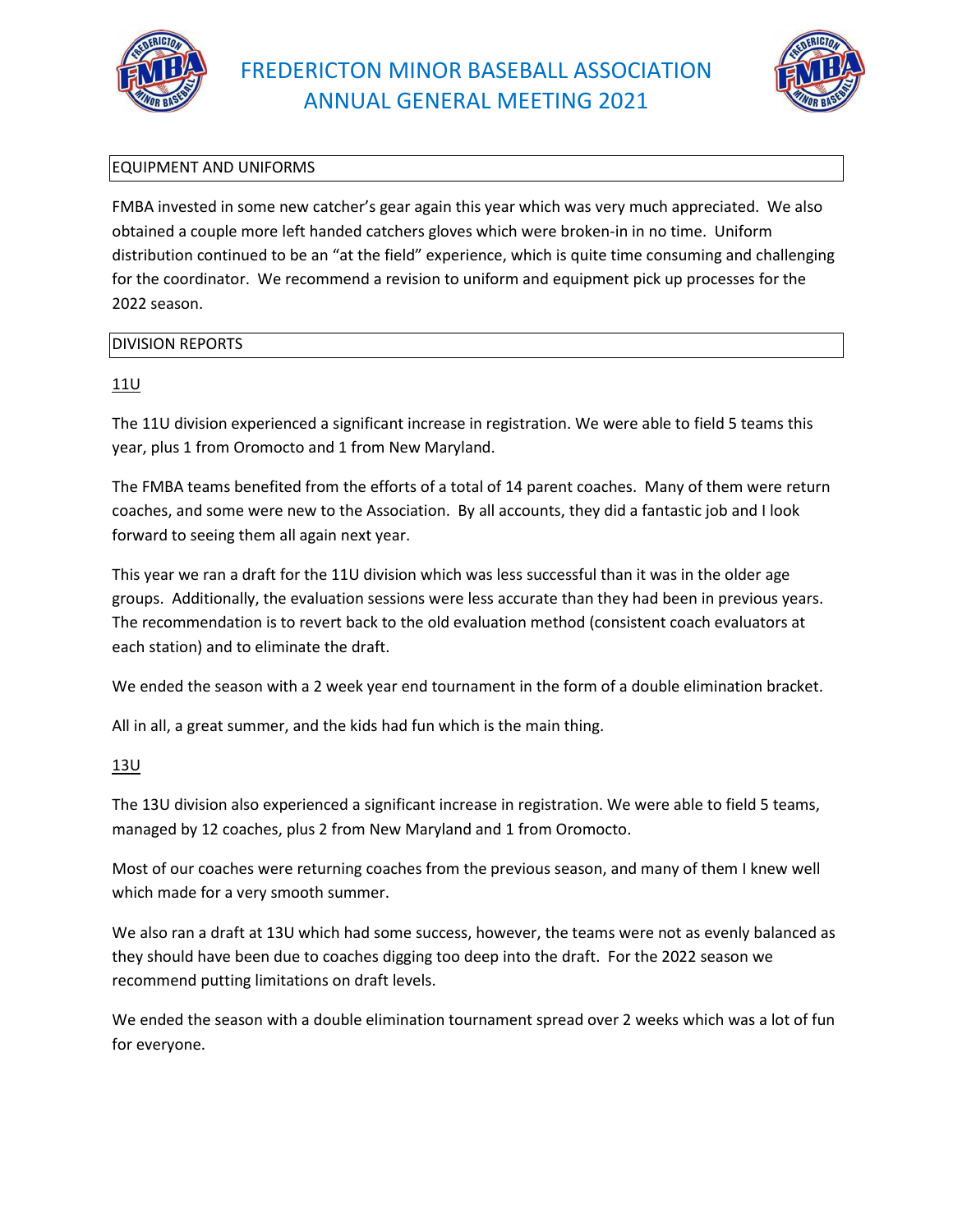



### 16U

Once again, instead of fielding 15U teams and 18U teams we took the youngest of the 18U registrants and formed a 16U division. We also accepted 3 over-age players for this year. Despite our best efforts to include as many players as possible, we began the season with 4 players on a waiting list.

We continued the draft process in 16U and while there was some contentions among the coaches, it was moderately successful in creating balanced teams. We would also recommend at this level that we put some limitations on draft levels.

We instituted some changes to base stealing rules recommended after the 2020 season and the result was more baseballs in play, and less games that came down to "how fast can you run". Very successful change.

Thank you!!

Sally Goodwin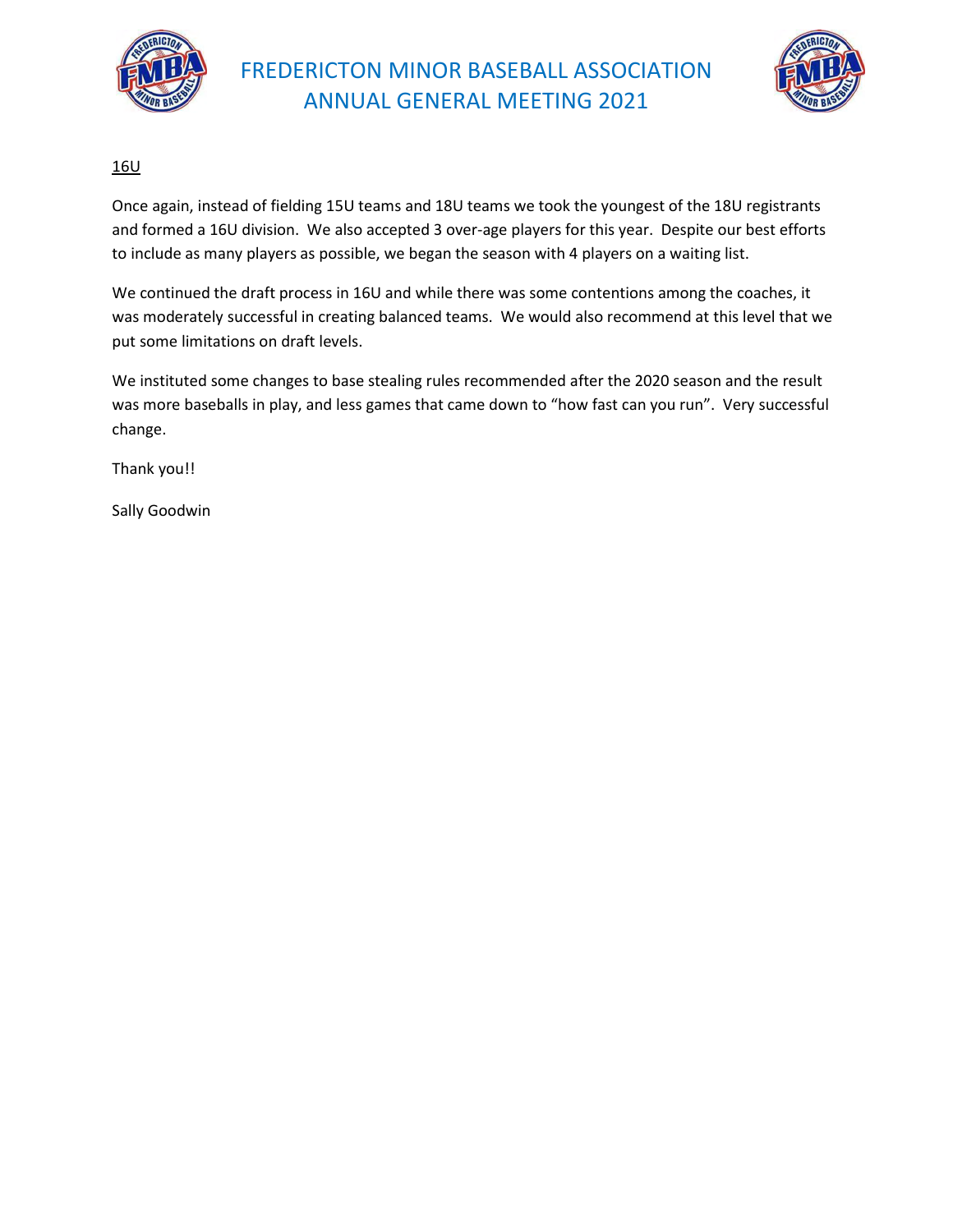



We had 113 players registered in Grand Slam with 6 teams in 8U and 4 teams in 9U.

There were numerous first time baseball players this season.

New Maryland had two teams in 8U and one team in 9U, they joined FMBA, to play weekly.

The season schedules ran from June  $7<sup>th</sup>$  until August 26<sup>th</sup>.

The 8U teams used pitching slings in their games, then off the tee if they did not hit ball within 5 pitches.

The 9U teams used a pitching sling until they were able to supply a player to pitch, which was in early July.

The 8U schedule was made for each team to have a practice and a game, each week.

The 9U schedule was close to the same.

We had scheduled pictures late, so we did not have all photos ready for delivery until late September.

All teams had a field time at end of the year to have a parents vs kids game.

We had enough interest for the enrichment program to have two teams.

Overall, the season went really well.

Respectfully Submitted

Ronald Williams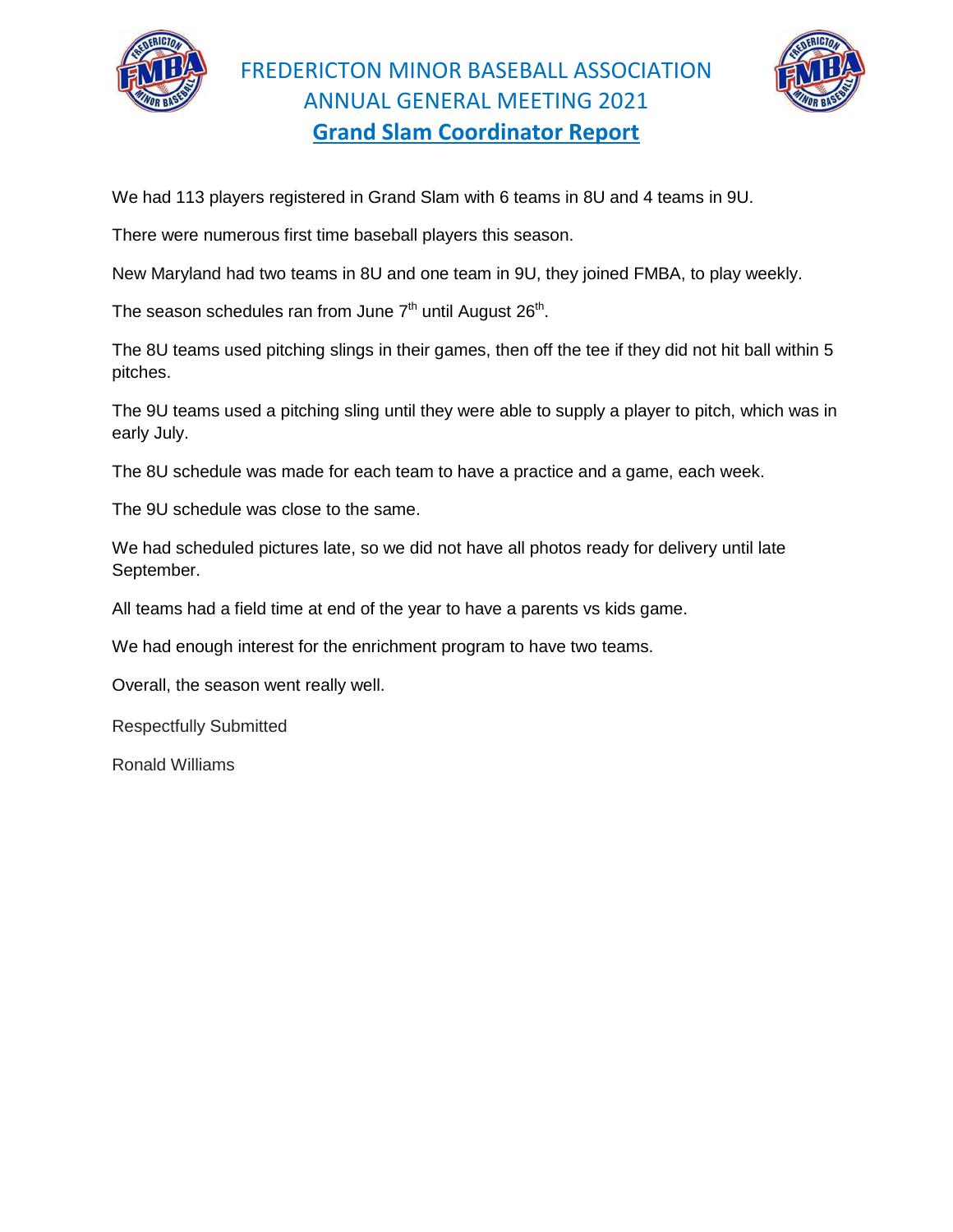



# **Rally Cap (U5,U6,U7) Coordinator Report**

### **Background**

Rally Cap is a baseball program designed to introduce 5, 6 and 7 year olds to the FUNdamentals of baseball in a fun and safe environment. It also provides players with the foundations of baseball that will allow them to continue to advance in baseball programs as they become older. Finally it provides an avenue to develop baseball coaches.

### **Highlights**

| <b>Registrations</b>      | 2021 | 2020 | % increase |
|---------------------------|------|------|------------|
| Rally<br>Cap <sub>5</sub> | 42   | 22   | 91%        |
| Rally<br>Cap <sub>6</sub> | 60   | 25   | 140%       |
| Rally<br>Cap 7            | 52   | 26   | 100%       |
| Total:                    | 154  | 73   | 110%       |

2021 registration numbers were up dramatically from last year.

All U5, U6 and U7 practices were held on McAloon field. This age group has typically been coached with parent volunteers. The level of volunteer effort leads to baseball being an affordable activity for parents.

A pizza party and medal presentation was held at the final practice. No jamboree was held. I did get a fair amount of feedback that the jamboree was something people were looking forward to, so hopefully this is something we can provide in 2022.

One significant change from previous years was that either 2 or 3 teams practiced per diamond. This follows the Rally Cap programming. It enabled better utilization of the fields and allowed leveraging the coaching resources across all teams in a group on that diamond. Most coaches liked the approach but it was not universally welcomed. A few did express the desire for one team per diamond.

The second big change was that three older players; Caleb Rice, Sam McKinney and Tyler Stewart were hired to support the coaches. My observation was that the players really liked having these older players there. They were energetic and engaging for the players, as well, they were able to help with skills demonstrations and in instances where we were low on coaching staff, they were able to provide coaching.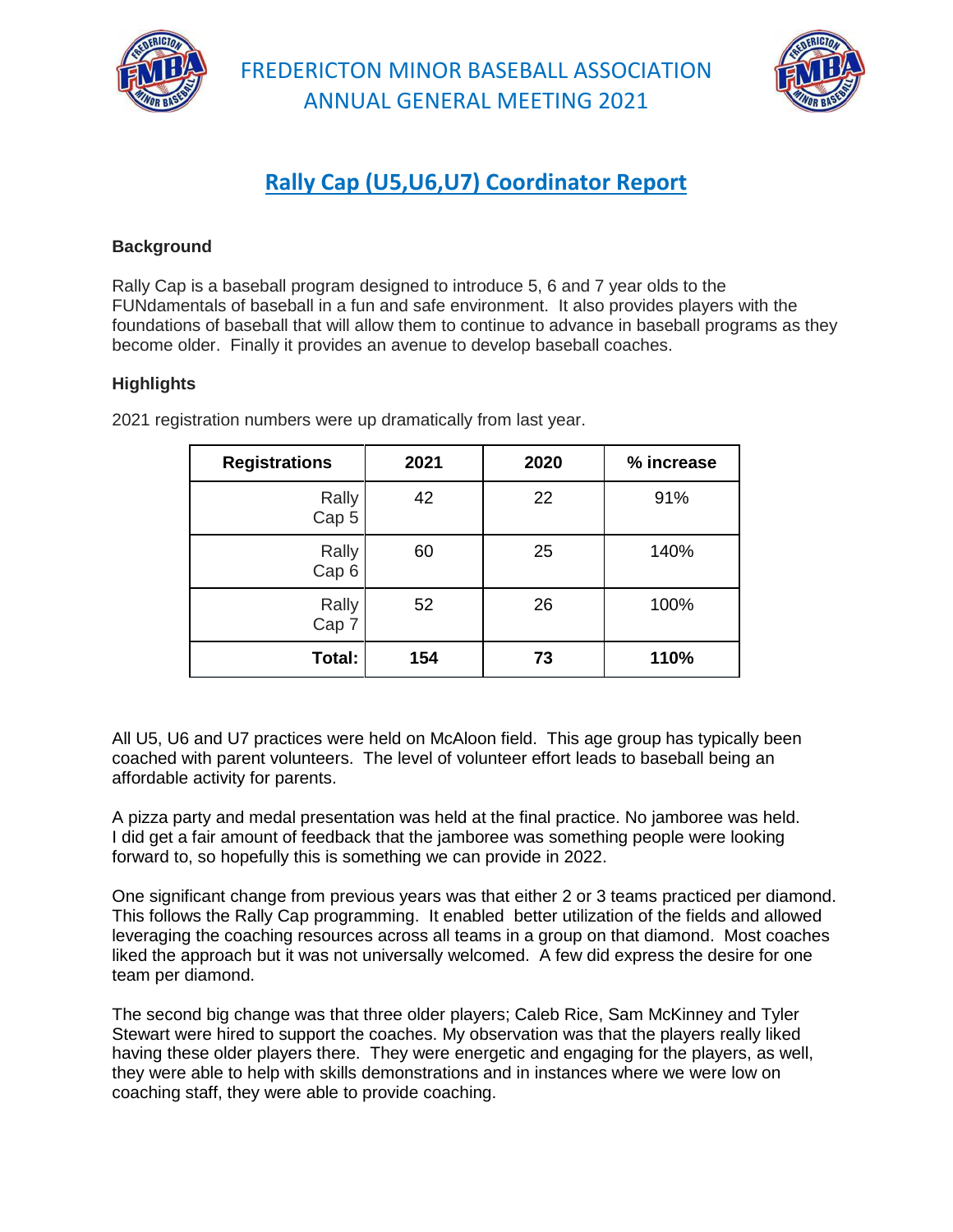



### **Coaching**

| Group<br>Coordinator | <b>Head Coach</b> |               |             | <b>Assistant Coach</b> |
|----------------------|-------------------|---------------|-------------|------------------------|
| <b>Male</b>          | <b>Male</b>       | <b>Female</b> | <b>Male</b> | Female                 |
| 3                    | 14                | 3             | 30          |                        |

Note: as mentioned above there were several parents who came "out of the stands" to help when needed. They are not included in these counts.

### **What went well?**

- $\Box$  Parents were very good to work with and very supportive.
- $\Box$  Older players helping with coaching, would recommend we continue this practice if funding is available for 2022.
- $\Box$  Having all Rally Cap teams on one field made the coordinators job easier.

#### **What could we do next year to provide a better experience for the players?**

- Some commented that the McAloon fields were not the best and that other fields in the city are at a better standard. The Department of Education owns these fields, so any upgrades would have to be discussed with them. For younger players I believe these fields provide an adequate facility.
- With the dramatic rise in the number of players this year (110% overall) there was a shortage of coaches for a few teams. This took a few weeks to resolve during the start of the season and was eventually solved with some extra recruiting.
- Could we benefit from a coaching development program for these age groups? Some, especially the most experienced coaches, may not attend or see it as necessary. Coaches interested in long-term coaching opportunities and those coaches with less experience might see it as beneficial.
- Perhaps a technical director role could bring more consistency to skills coaching and work on coaching development.
- Lots of "assistant" coaches came "out of the stands" when needed, not ideal if we want to deliver a consistent program, but it was much appreciated that they filled in when the need was there
- Distribution of coaches across groups / teams was inconsistent; some groups / teams had lots of coaches while others did not have enough.
- For pictures
	- one parent suggested (which I passed on to Nevin) "Just wondering if a postal or electronic format option could be considered for next year. I'd gladly pay the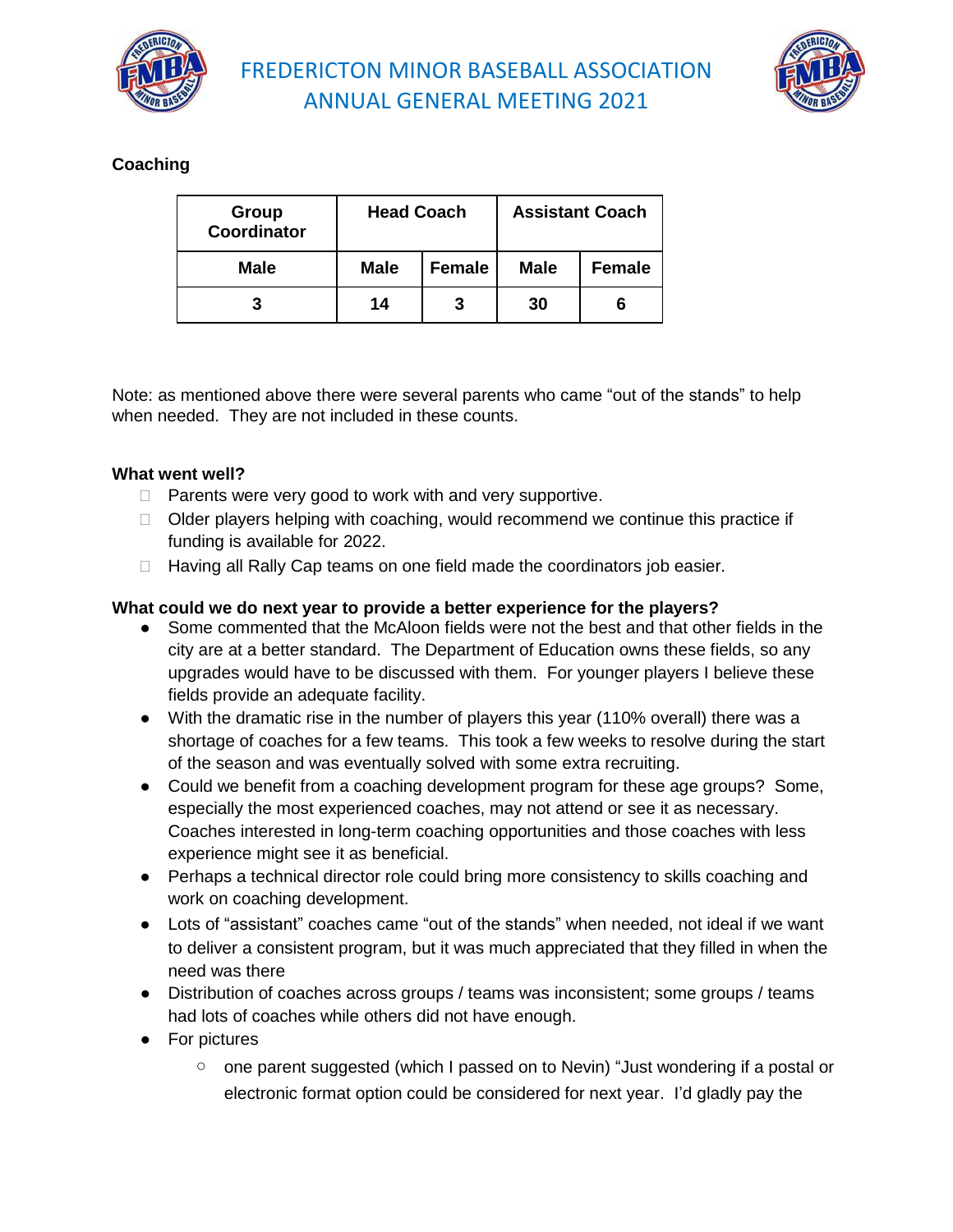



postage for those envelopes to avoid the hour and 18k round trip I took from the south side to pick these up next year."

- Do the pictures earlier in the season, when attendance is more consistent.
- Hold a Jamboree
- Payments to the older players were not made in a timely manner. This was a miscommunication on my part.

### **Special thanks!**

Lots of people helped with the program delivery. Two in particular went above and beyond; Samuel Roy put a lot of effort into getting the equipment and uniforms that we needed ready. Stacey McKinney also helped a lot with the administration.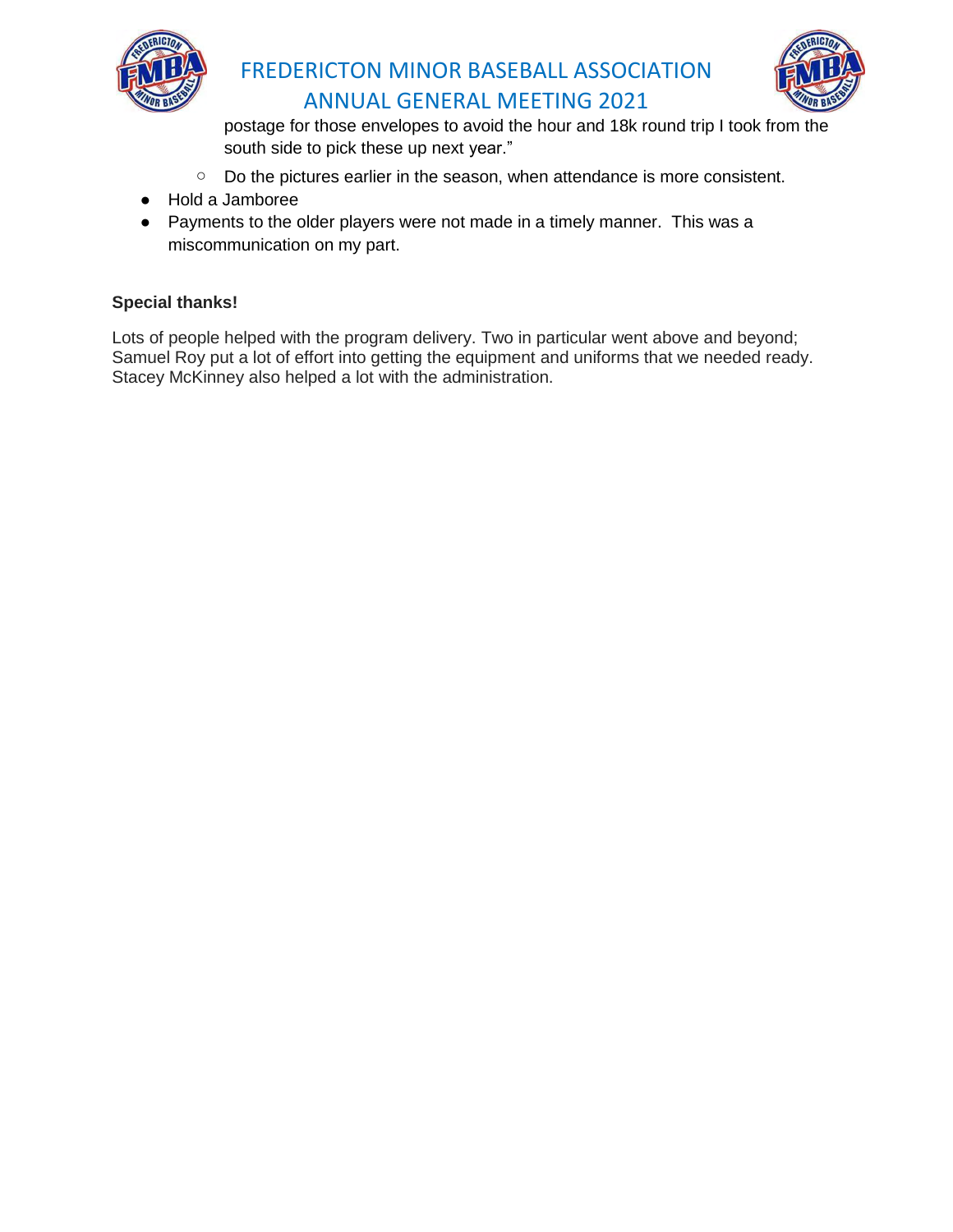

FREDERICTON MINOR BASEBALL ASSOCIATION ANNUAL GENERAL MEETING 2021 **Equipment Coordinator Report**



Baseball season 2021 was busy for the equipment coordinator. I was new to the position and received minimal training. With the assistance of some of the board members, I was able to learn quickly. The season began around March 2021 and ended in October.

In March 2021, Jason Fitzgerald and I contacted our Under Armour (UA) representative and Robbie from MacTavish's in order to finalize the equipment requirements for the beginning of the season. This was beneficial in securing the UA swag for the players prior the start of the season. With an expected increase in registration from last summer, additional pants, hats and other items were ordered to fulfill demand.

A complete inventory was undertaken at the Willy O'Ree warehouse to assess requirements and determine existing levels. As a result, we were able to order the proper amount of t-shirts for all four categories (Rally Cap, Grand Slam, Rec and Competitive) and also the required equipment including toss net, balls, tees, hockey bags and bases set etc…

In April, the competitive training camp began and it was a little chaotic at the beginning, but we made it happen and the kids were very happy to start back. In the future, I will attempt to be more accountable of our equipment, ensuring it is returned prior to the beginning of the season. We used a lot of baseballs during the tryouts and unfortunately, not a lot were returned. All evaluators were able to conduct proper tryouts with the equipment they required.

In May, equipment distribution began with the U18 AAA and U18 AA teams. The fact it was only two teams worked well. The decision was made to hand out all jerseys and team clothing via a central location on one night. As such, competitive teams were provided with the date and their respective times to pick up their jerseys and clothing. Four Board Members assisted with this distribution. With respect to the other teams, team managers collected the clothing and equipment at the warehouse.

The process for distribution with the competitive teams worked well. The hope is that this process will be expanded to more divisions next year. The help of all coordinators will be crucial for me and I am sure that we will achieve this in a deliberate manner. Equipment bags were distributed to all competitive coaches and all division coordinators.

**Lessons learn:** An attempt should be made to take one weekend and distribute equipment, clothing and jerseys. The possibility exists to do the distribution in two separate locations. Additional volunteers would be appreciated to assist at both locations.

**Concerns:** Next season, additional funds will be required to purchase baseballs and better toss nets for our programs. We should also look at replacing competitive jersey, potentially two divisions at a time. This would result in the replacement of all team jerseys by 2024. With the assistance of Matt Stairs, removal of the equipment at the Ville has begun. This has resulted in additional storage requirements at the warehouse (O'Ree). Matt is pursuing storage options at FHS, should this not come to fruition additional storage requirements will be needed. Some room can be found by donating some of the outdated equipment.

Respectfully Submitted, Samuel Roy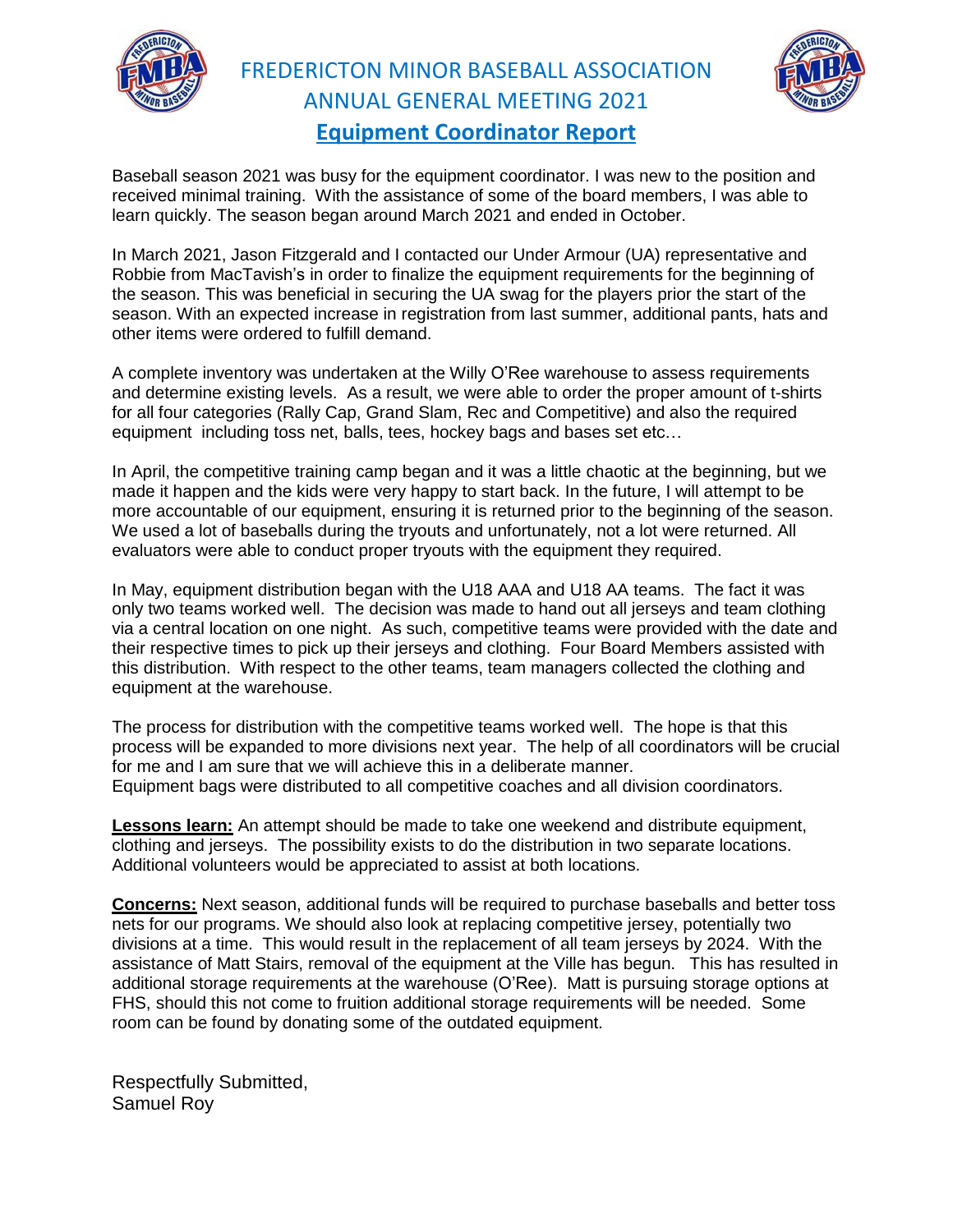

FREDERICTON MINOR BASEBALL ASSOCIATION ANNUAL GENERAL MEETING 2021 **Field Coordinator Report**



Once again this year, weather somewhat hindered our ability to get on the fields in the early spring. Some players experienced a few days of very cold and wet workouts/tryouts. The City should be commended for getting some fields opened earlier than anticipated (in mid-May). This allowed many of our try-outs to be completed on ball fields, rather than on the turf.

As the scheduling of turf time is sometimes difficult in the early spring with other groups seeking times, we are currently working with the City to specify our needs.

The closure of Royals Back relating to upgrading of the field, resulted in some scheduling difficulty with the need for some teams to share fields. This may become a more common practice in the upcoming year as we look to increase the number of teams in the Association.

FMBA hosted a number of tournaments and provincials throughout the season. The City was able to accommodate our requirements. With Covid -19 restrictions in place the ability to host tournaments was uncertain at the beginning of the season. For next year, the calendar of events will assist with the planning requirements for tournaments and fields which will enable us to better inform the City.

We have an extremely positive relationship with the City, with both sides looking to work together for each other's benefit. A year-end meeting was held with the City to discuss potential areas of improvement from all sides and build on the high-level working relationship that is now in place.

The long-awaited Field Assessment Study has been completed and the City is now in the process of budgeting/scheduling the recommendations included in the Report.

Looking ahead to 2022, we are already working on scheduling options, and attempting to maximize our field usage. As we plan to host the Provincials at all levels within the Province in 2022, coordination with the City has already begun.

Respectfully submitted,

Stacey McKinney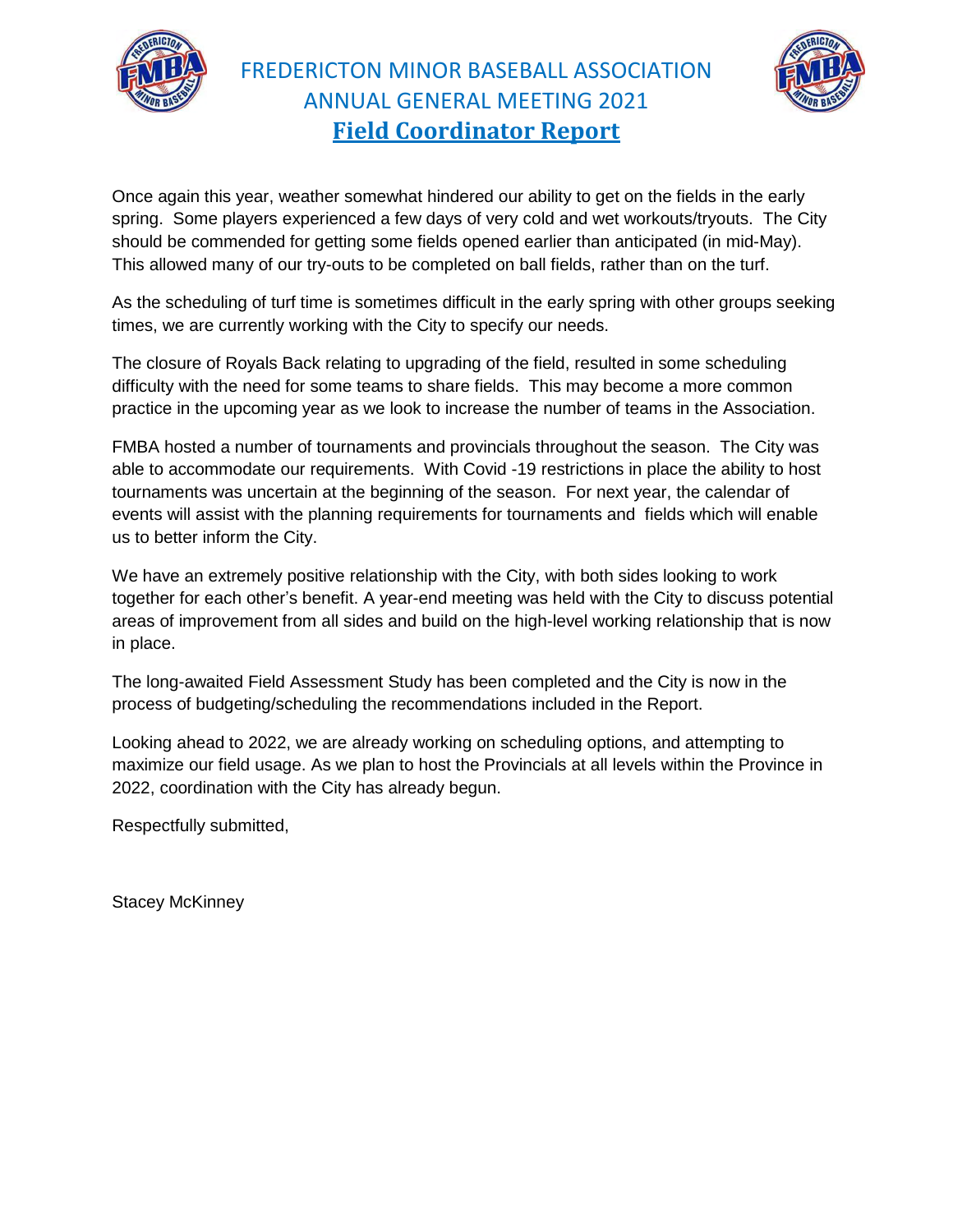



### **2021 FMBA Coaches 'Coordinator Report**

### Coach Selection

AAA Coaches Selection Process:

Anticipating that the 18U AAA team would be participating in the 2021 Baseball Canada Nationals, a coaches selection committee was formed in Fall 2020 to begin the process of selecting the team's new coach. From a field of open-competition applicants, in-person interviews were held in late December. The committee's eventual recommendation was approved by the FMBA Board in January.

Interviews for the other AAA head coaches (11U, 13U and 15U levels) were held in February after another open-competition process. Committee members and candidates participated via Zoom call with eventual recommendations going to the Board on March 1<sup>st</sup>. All recommendations were approved.

### AA Coaches Selection Process:

To ensure a quick turnaround between AAA team selections and the AA player draft, experienced coaching applicants (many being parents of tryout participants) were asked if they would tentatively enter a pool of prospective coaches, who might then be called upon should their player not be selected for the AAA team. Once the AAA rosters were finalized, a list drawn from this pool was narrowed to consensus by the selection committee and forwarded to the Board for approval over the Victoria Day weekend. Player drafts were held that same weekend, allowing teams to start practicing as early as the following Tuesday. Assistants were selected by head coaches that week.

### Certification and Training

In total, 38 coaches were recruited to head or assistant coach at the competitive levels, with all required to submit both a criminal record check (vulnerable sector) and evidence of having completed Baseball Canada's Safe Sport Training module. Throughout the season, all coaches were frequently updated on Baseball Canada's training and certification opportunities and were provided a guide for doing so: *NCCP Pathway to Competitive Stream Training*, drafted with assistance from Paul Hornibrook. A number of coaches who expressed interest in head coaching beyond 2021 also took advantage of FMBA's offer to pay for NCCP training modules.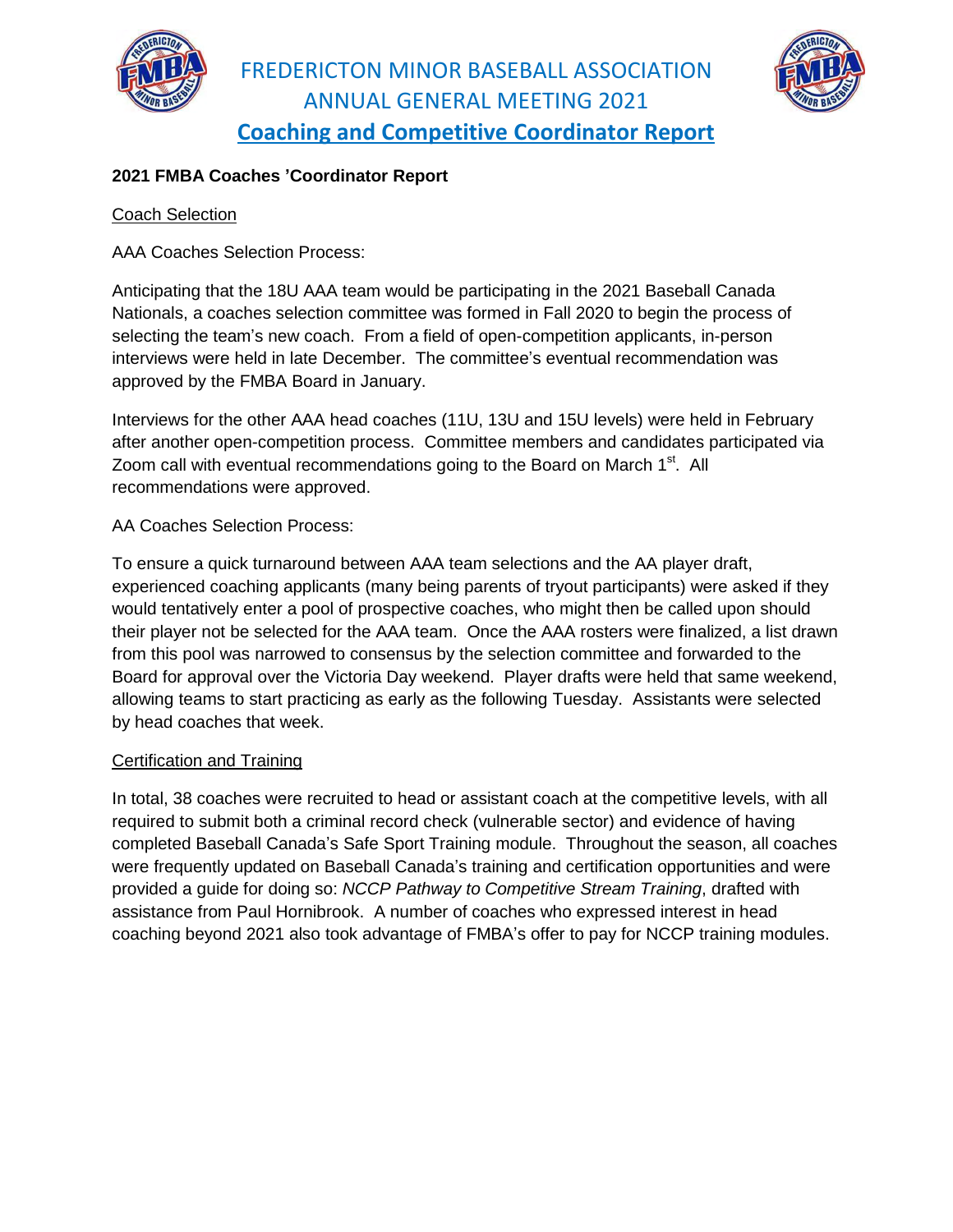



### **2021 FMBA Competitive Divisions Coordinator Report**

### **Overview**

This year FMBA decided on a 1-2 competitive team format, with each division fielding one AAA team and two AA teams, except at the 18U AA level (one team).

The first games of the 2021 competitive baseball season were held the weekend of June 5-6. While many of the same COVID protocols remained in place from 2020, this was approximately a month earlier than last year. Fields allocated for the competitive teams were as follows:

- 11U AA and AA Dunham and Saunders
- 13U AA and AAA Queen Square and Johnson
- 15U AA and AAA Tingley, Henry (sometimes Fisher )
- 18U AA and AAA Fisher, Thompson (some games Royals)

While all of the Fredericton teams were competitive, many were particularly successful in tournament play, with seven of the 11 minor teams reaching provincial finals, including all-Royals finals at 11U AA and 13U AA. Congratulations goes to NB Provincial Champions (coaches noted) at the following levels: 11U AA (Hovey), 13U AA (Currie), 15U AA (Kilburn) – also won Atlantics on September 19<sup>th</sup> – and 15U AAA (Hawley).

In addition, while the Baseball Canada 18U National Championships, scheduled for Fort MacMurray this past August, was once again cancelled due to Covid-19, a well-done goes to the players and their coaching staff for their efforts and a great season this year.

### Feedback

As competitive coordinator, I was able to get out to each team's practice and/or game at least once, to observe and speak with coaches. Technical Director Matt Stairs also frequently visited fields to offer observations and tips. Much gratitude goes to Matt and also Lee Hoyt for spending so much of their personal time helping coaches and players improve their technical skills and knowledge.

A parent survey, developed in Survey Monkey, was sent out to parents and guardians in late September. The results, after hearing from almost 100 respondents (to date), are very encouraging, with high marks awarded for player improvement, coaching and FMBA's organization of the season. Summaries, including productive critique and praise, will be provided in a separate report to FMBA and available to coaches this year upon request.

Respectfully submitted,

Jason MacFarlane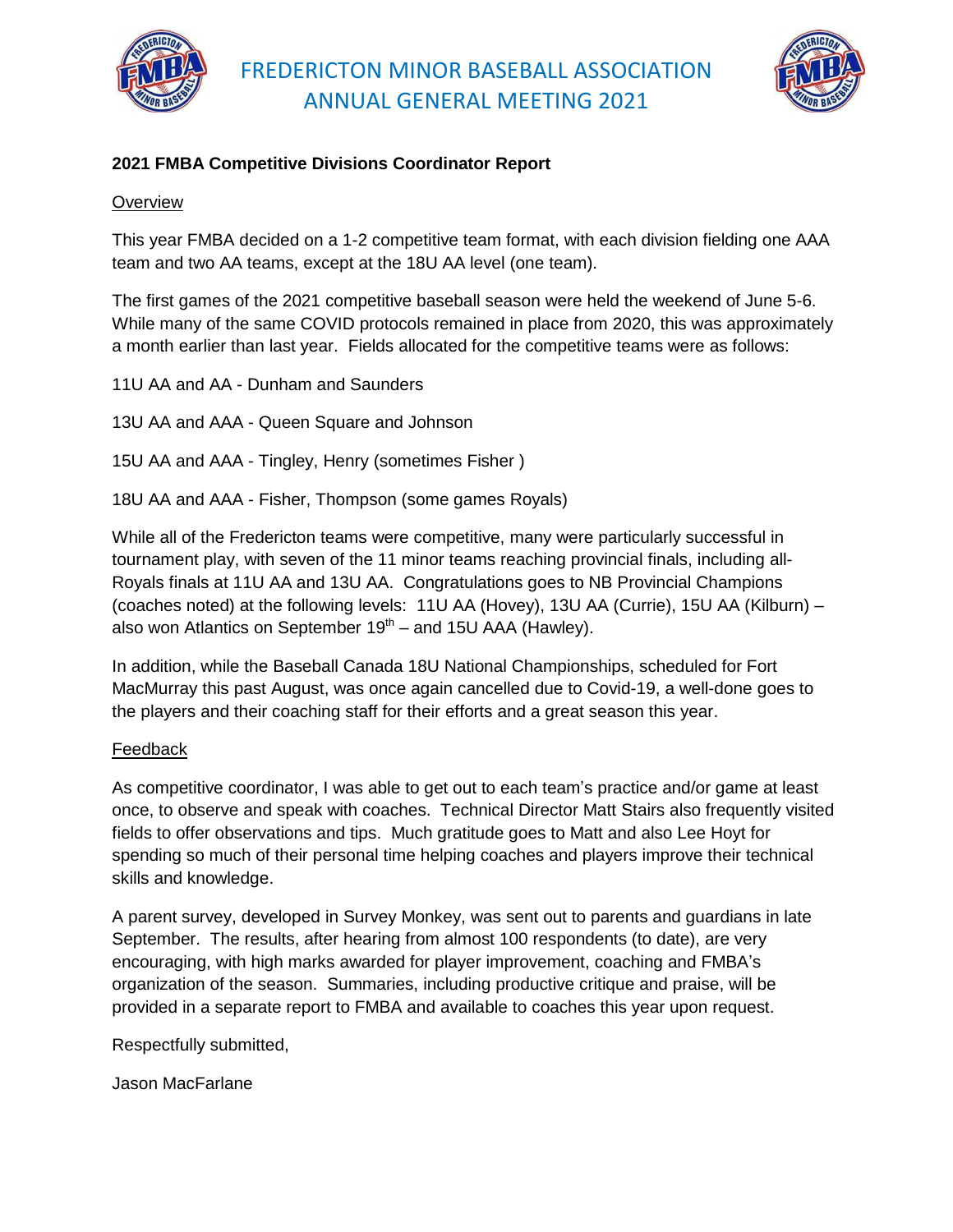



### **Challenger Baseball Report**

This program was not offered in 2021. It is the sincere hope and plan for the FMBA to resume this program in 2022.

# **Promotions & Fundraising Report**

This position was vacant during the year. Numerous responsibilities were completed by President Jason Fitzgerald.

### **Competitive Coordinator Report**

Responsibilities for the Competitive Coordinator were combined with those of the Coaching Coordinator.

**Umpire Coordinator Report**

No report submitted.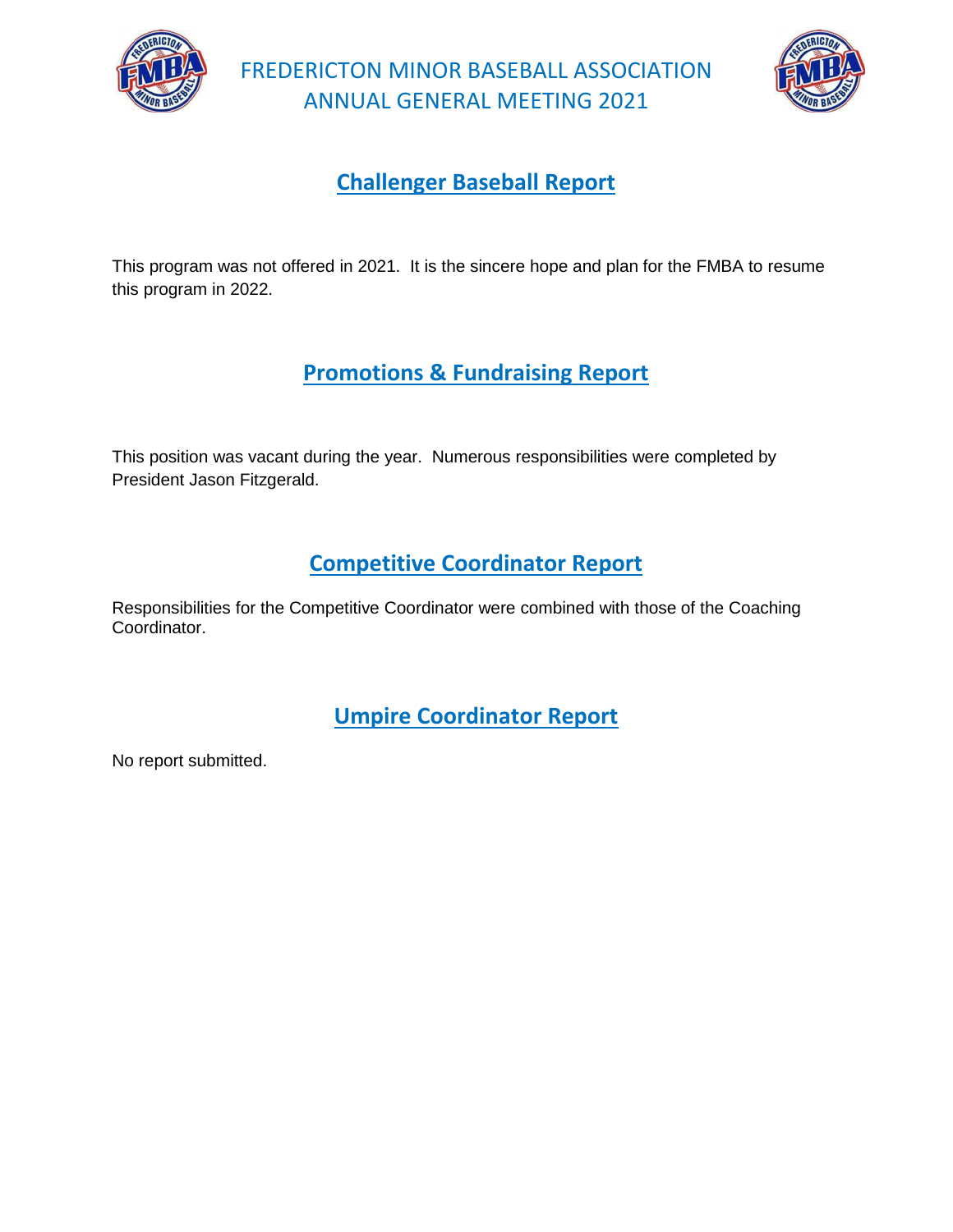





### SUBMISSION TO BOARD OF DIRECTORS MEETING

*DATE OF BOARD MEETING: March 1, 2022*

*FROM: The Executive* 

*TITLE FOR AGENDA: Draft financial statements for February 28, 2022 and budget for 2022* 

*TYPE: FOR INFORMATION FOR DISCUSSION* 

*FOR APPROVAL/DECISION*

### *DESCRIPTION OF SUBMISSION:*

Projected financial statements for the year ended February 28, 2022

Budget for 2022 season

Proposed Time to Allot: \_\_\_\_\_10 minutes\_\_\_\_\_\_\_\_\_\_\_\_\_\_\_\_\_

No. of Pages attached, please number pages (if applicable):  $\frac{3}{2}$ 

### *RESOLUTION REQUIRED (if applicable):*

Be it *RESOLVED* that the FMBA Board of Directors hereby approves …….

### *TO BE FILLED IN BY SECRETARY OF THE BOARD:*

Presentation Required: Yes X No\_\_\_\_\_

If yes, who will be presenting: \_\_\_\_\_\_\_\_\_\_\_\_\_\_\_\_\_\_\_\_\_\_\_\_\_\_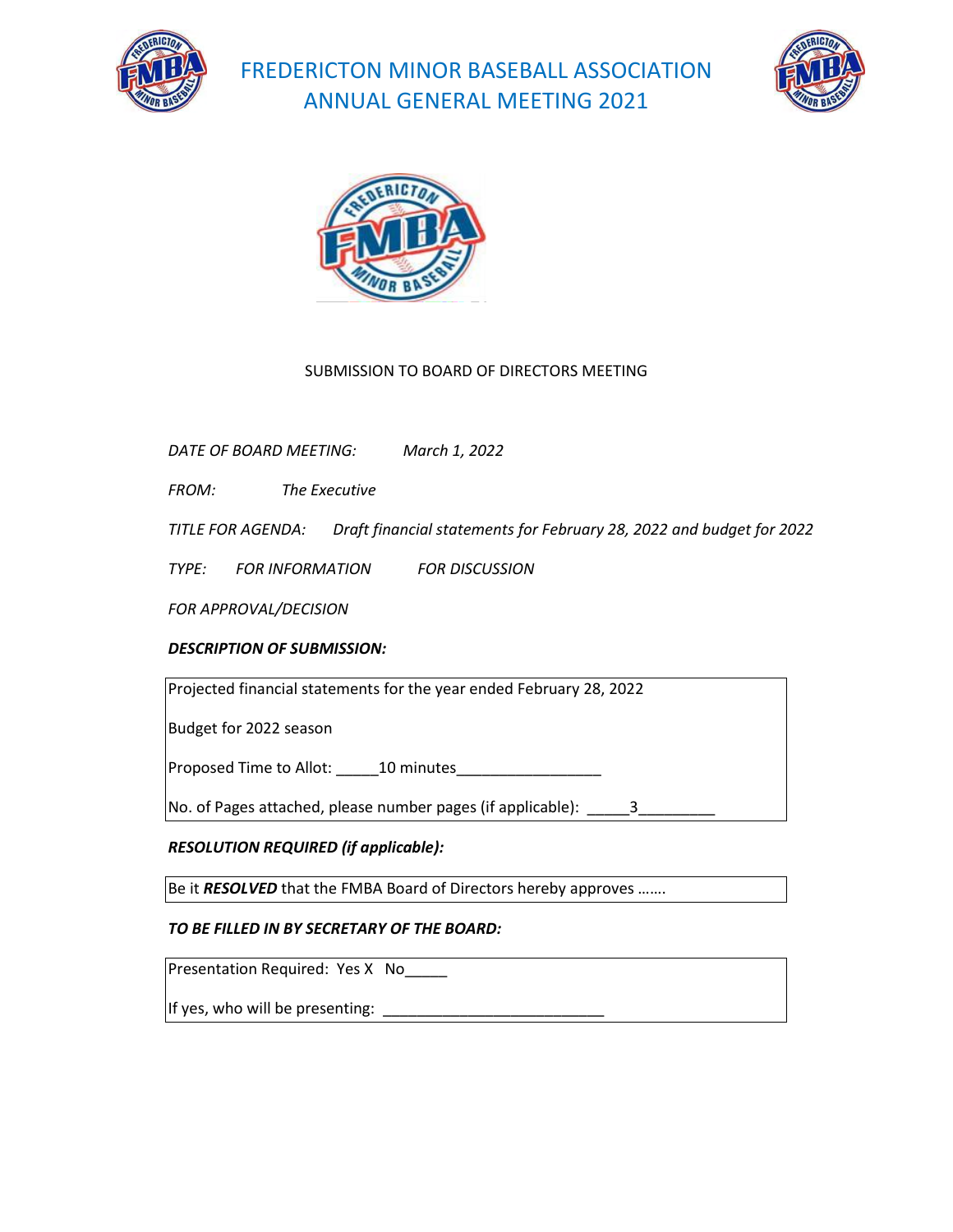



|                                                  |  |  |  |  | <b>Financial Statements of</b> |  |  |  |  |
|--------------------------------------------------|--|--|--|--|--------------------------------|--|--|--|--|
|                                                  |  |  |  |  |                                |  |  |  |  |
| <b>Fredericton Minor Baseball Inc.</b>           |  |  |  |  |                                |  |  |  |  |
|                                                  |  |  |  |  |                                |  |  |  |  |
| For the year ended February 28, 2022 (estimated) |  |  |  |  |                                |  |  |  |  |
| (Interim Draft - see Notice to Reader)           |  |  |  |  |                                |  |  |  |  |
|                                                  |  |  |  |  |                                |  |  |  |  |
|                                                  |  |  |  |  |                                |  |  |  |  |
|                                                  |  |  |  |  |                                |  |  |  |  |

On the basis of information provided by Fredericton Minor Baseball Treasurer, we have compiled the statement of earnings and cash balances of Fredericton Minor Baseball Inc. (estimated) as at February 28, 2022 for the year then ended. We have not performed an audit or a review engagement in respect of these financial statements and, accordingly, we express no assurance thereon. Readers are cautioned that these financial statements may not be appropriate for their purposes.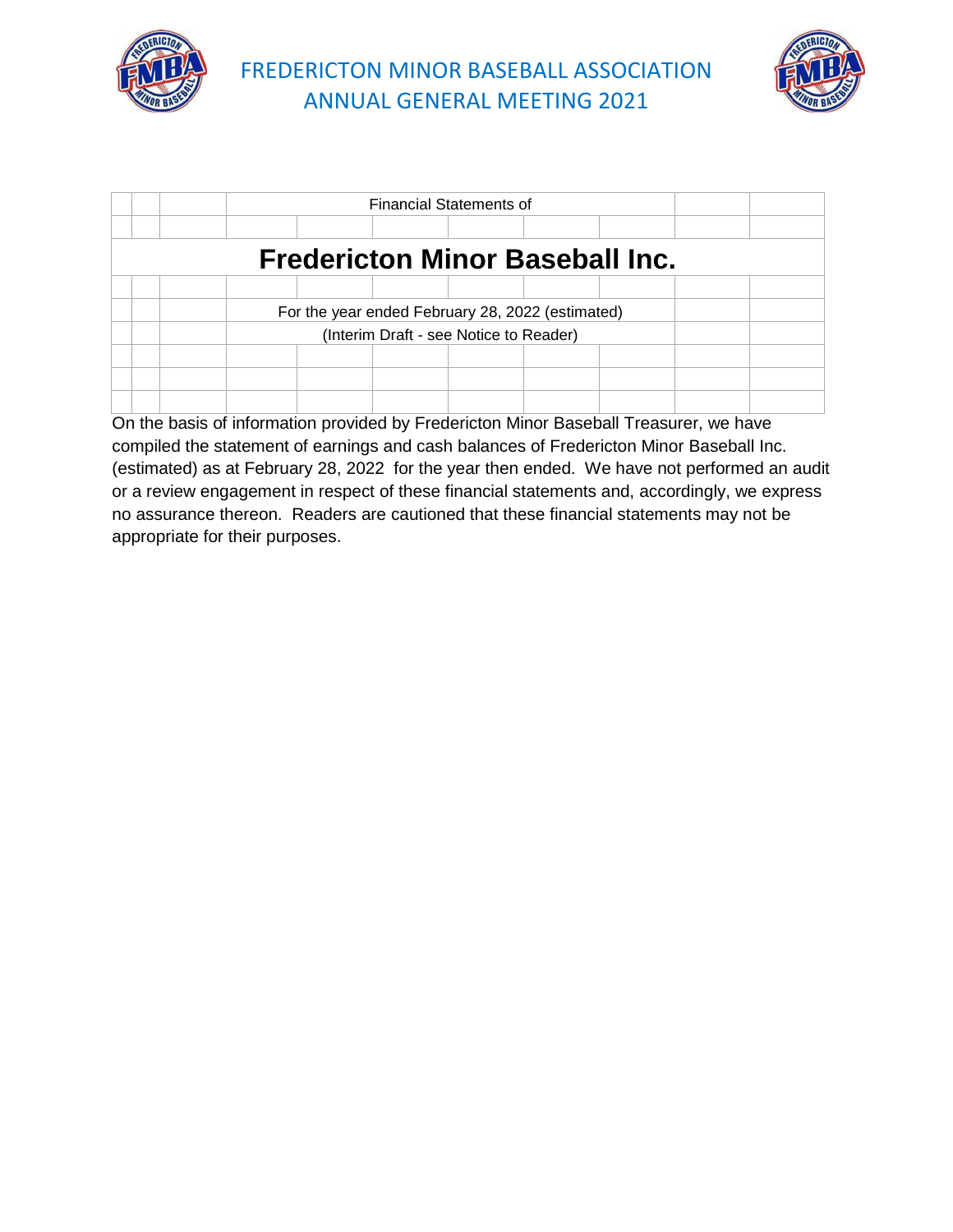



| <b>Fredericton Minor</b>                            |         |          |
|-----------------------------------------------------|---------|----------|
| <b>Baseball Inc.</b>                                |         |          |
| Statement of Earnings and Cash Balances             |         |          |
| For the year ended February 28, 2022<br>(estimated) |         |          |
| (Interim Draft - see Notice to Reader)              |         |          |
|                                                     |         |          |
|                                                     | 2022    | 2021     |
| Revenue                                             |         |          |
| Registrations                                       | 165,468 | \$83,696 |
| Sponsorships and support                            | 6,965   | \$7,661  |
| Interest income                                     | 355     | \$1,768  |
|                                                     | 172,788 | 93,125   |
|                                                     |         |          |
| Expenses:                                           |         |          |
| Equipment                                           | 67,262  | 25,922   |
| Salaries and wages                                  | 30,319  | 38,840   |
| <b>Umpires</b>                                      | 23,235  | 12,565   |
| City of Fredericton field rentals                   | 13,945  | 6,230    |
| Baseball NB fees & insurance                        | 11,660  | 5,100    |
| Repairs and maintenance                             | 3,691   | 0        |
| Administration                                      | 3,485   | 1,849    |
| Awards                                              | 2,648   | 896      |
| Travel and mileage                                  | 1,574   | 0        |
| Advertising and promotion                           | 1,394   | 0        |
| Coaching support                                    | 1,293   | 259      |
|                                                     | 160,506 | 91,661   |
|                                                     |         |          |
| Net earnings (loss)                                 | 12,282  | 1,464    |
|                                                     |         |          |
| Cash balance, opening                               | 165,628 | 164,164  |
|                                                     |         |          |
| Cash balance, end of year                           | 177,910 | 165,628  |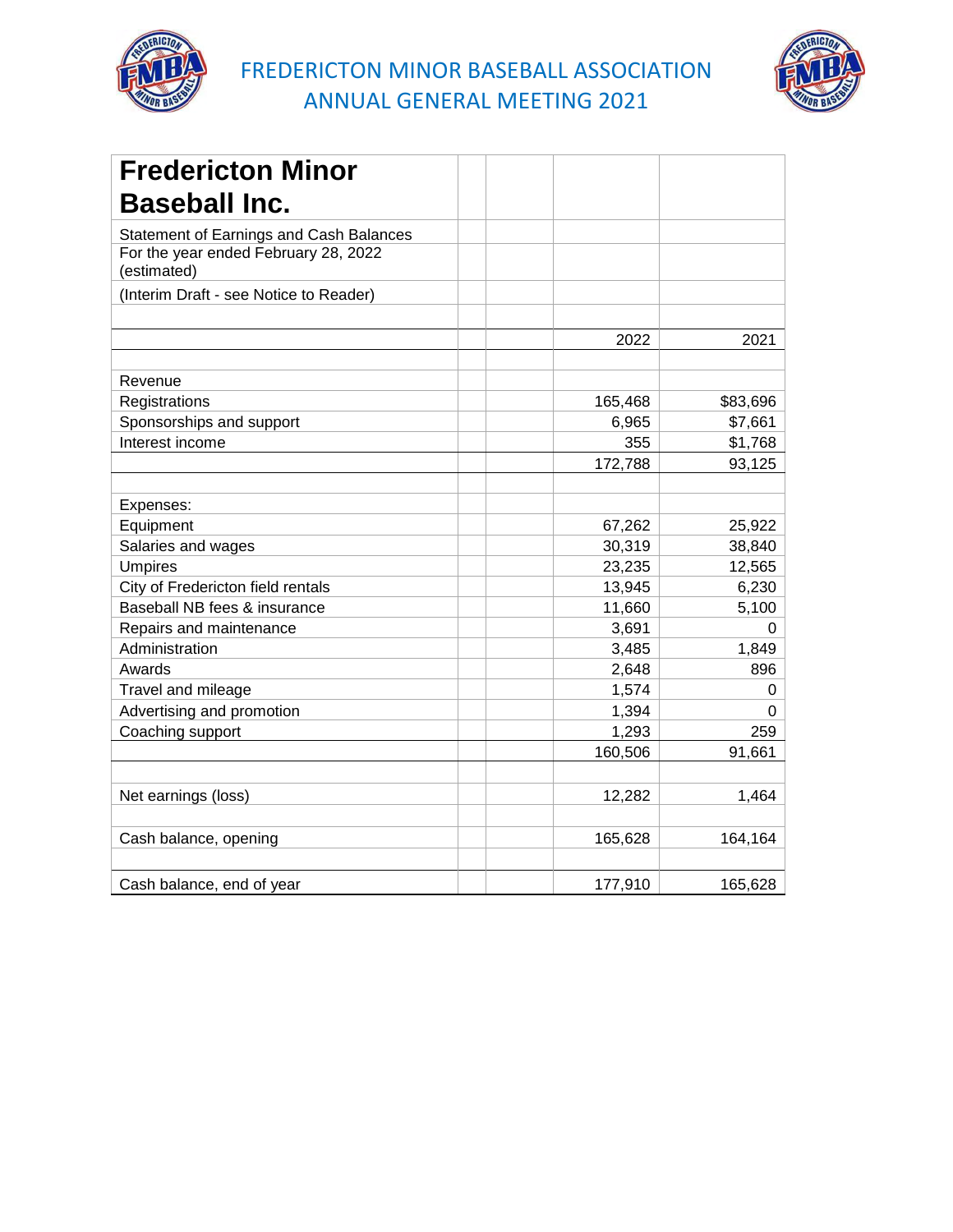



#### **Fredericton Minor Baseball Association** March 1, 2022 - February 28, 2023 **Cash-Basis Budget**

|                       |                                        | 2022         |
|-----------------------|----------------------------------------|--------------|
|                       |                                        | Budget - 645 |
| Revenue               |                                        |              |
|                       | Registration - Summer Program          | 119,400      |
|                       | Registration - Competitive Tryouts     | 8,400        |
|                       | <b>Competitive Team Fees</b>           | 39,500       |
|                       | Registration - Spring Training         | 12,000       |
|                       | Registration - Fall Program            | 3,600        |
|                       | Registration - Off-Season              | 19,250       |
|                       | <b>Registration - Summer Camps</b>     | 0            |
|                       | <b>Admin Fees</b>                      | 6,000        |
|                       | Grants                                 | 5,000        |
|                       | Donations and Sponsorships             | 5,000        |
| <b>Total Revenue</b>  |                                        | 218,150      |
|                       |                                        |              |
| <b>Expenses</b>       |                                        |              |
|                       | Administrative & IT                    | 8,000        |
|                       | City of Fredericton Field Usage        | 16,000       |
|                       | Capital Equipment Purchase and Repairs | 7,500        |
|                       | Uniforms and Equipment                 | 75,800       |
|                       | Awards                                 | 2,500        |
|                       | Baseball NB (Comp team fees/Insurance) | 15,000       |
|                       | Umpires (including training costs)     | 30,270       |
|                       | <b>Coaching Training</b>               | 4,000        |
|                       | Off Season Program Costs               | 8,000        |
|                       | <b>Spring Training Costs</b>           | 4.000        |
|                       | Summer Camp Program Costs              | 0            |
|                       | Salary & Benefits                      | 43,815       |
|                       | <b>Staff Expenses</b>                  | 1,500        |
| <b>Total Expenses</b> |                                        | 216,385      |
|                       |                                        |              |
| Surplus (deficit)     |                                        | 1,765        |
|                       |                                        |              |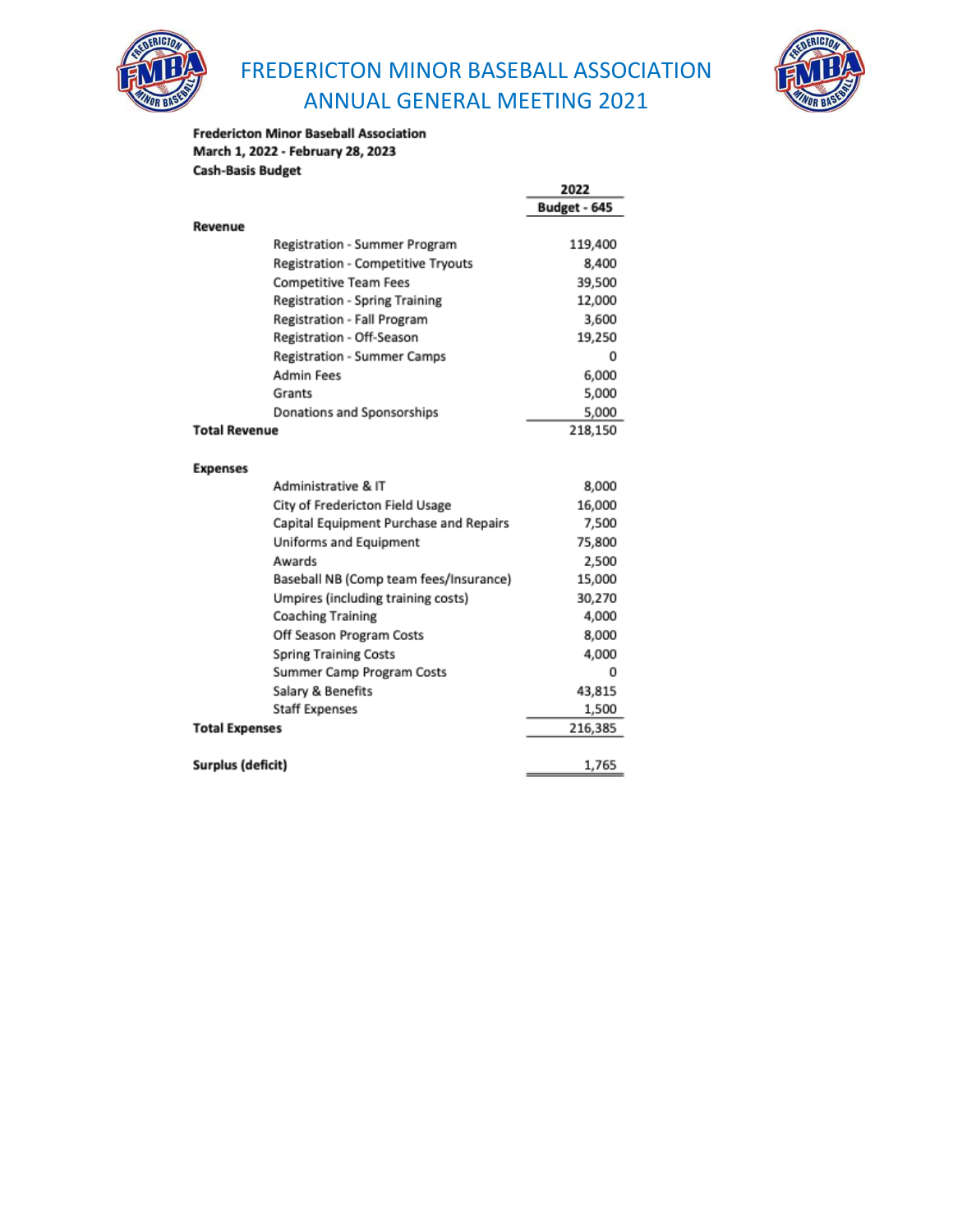



### SUBMISSION TO BOARD OF DIRECTORS MEETING

*DATE OF BOARD MEETING: March 1, 2022*

*FROM: The Governance Committee* 

*TITLE FOR AGENDA: Draft Strategic Plan, Constitution and By-laws* 

*TYPE: FOR INFORMATION FOR DISCUSSION* 

*FOR APPROVAL/DECISION*

#### *DESCRIPTION OF SUBMISSION:*

Attached is a draft of the Strategic Plan, proposed changes to the Constitution and Bylaws for approval.

Proposed Time to Allot: 15 minutes

No. of Pages attached, please number pages (if applicable):  $\qquad_{\ldots}$ 

#### *RESOLUTION REQUIRED (if applicable):*

Be it *RESOLVED* that the FMBA Board of Directors hereby approves …….

#### *TO BE FILLED IN BY SECRETARY OF THE BOARD:*

Presentation Required: Yes X No

If yes, who will be presenting: \_\_\_\_\_\_\_\_\_\_\_\_\_\_\_\_\_\_\_\_\_\_\_\_\_\_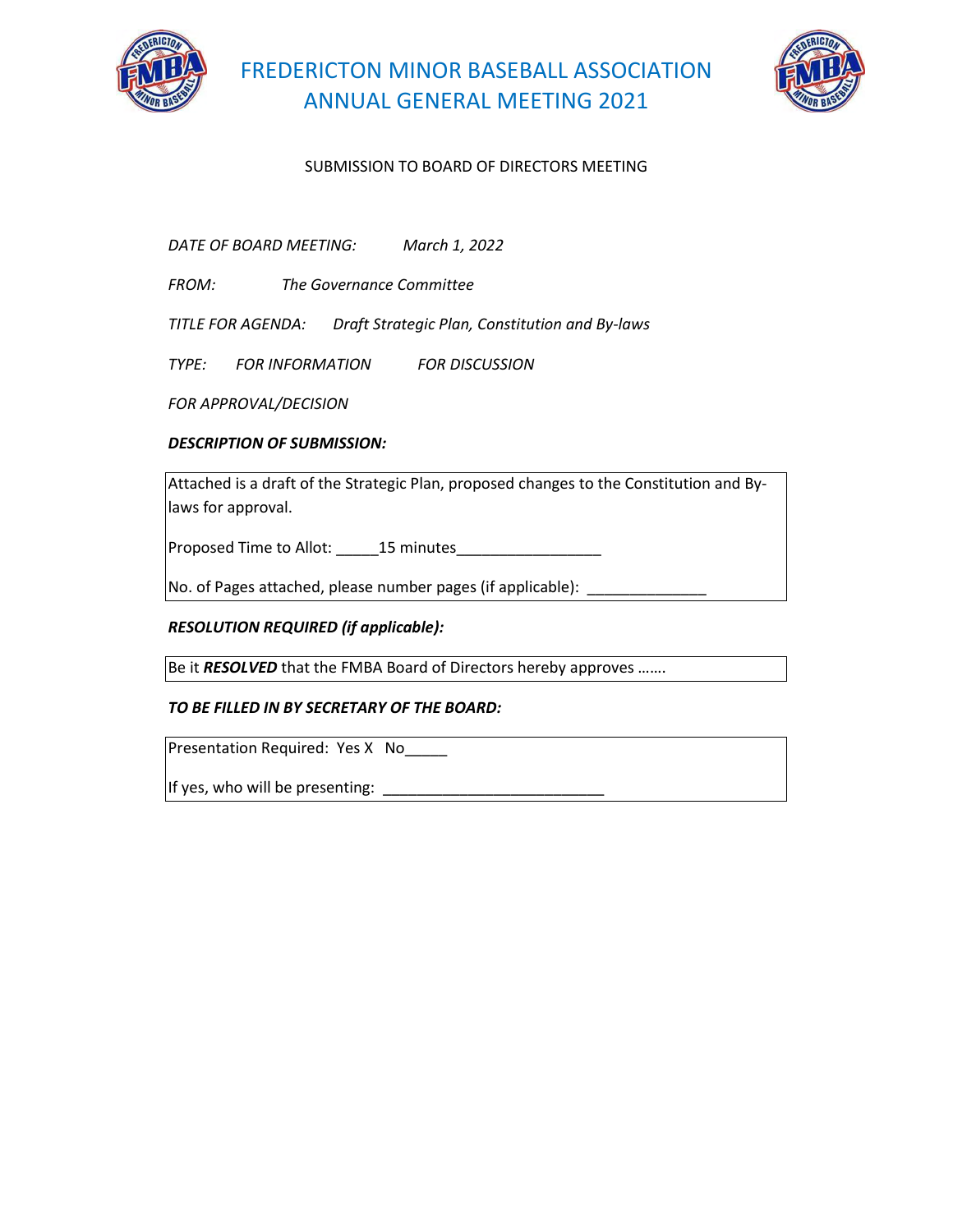



# **Constitution**

This Constitution sets out the processes by which the rules are decided and enforced and establishes the association's structure.

1. Name

1.1. The organization shall be called "Fredericton Minor Baseball Association Inc." and is hereinafter referred to as "the Association".

- 2. Affiliation 2.1. The Association shall be a member of "Baseball New Brunswick".
- 3. Jurisdiction
	- 3.1. The geographical jurisdiction of the Association shall be the greater Fredericton area as defined by Baseball New Brunswick's zones.
- 4. Objective

 The association maintains programs for youth players aged 5 to 18. Its primary objectives are:

 . 4.1. To facilitate a safe, responsible and inclusive environment to promote and encourage the playing of baseball.

 . 4.2. To develop the skill level of players and challenge them to develop to their full potential.

 . 4.3 To establish the appropriate environment and administrative structure to facilitate all the necessary components required for youth to participate in baseball. This includes the establishment of the appropriate by-laws, policies and procedures.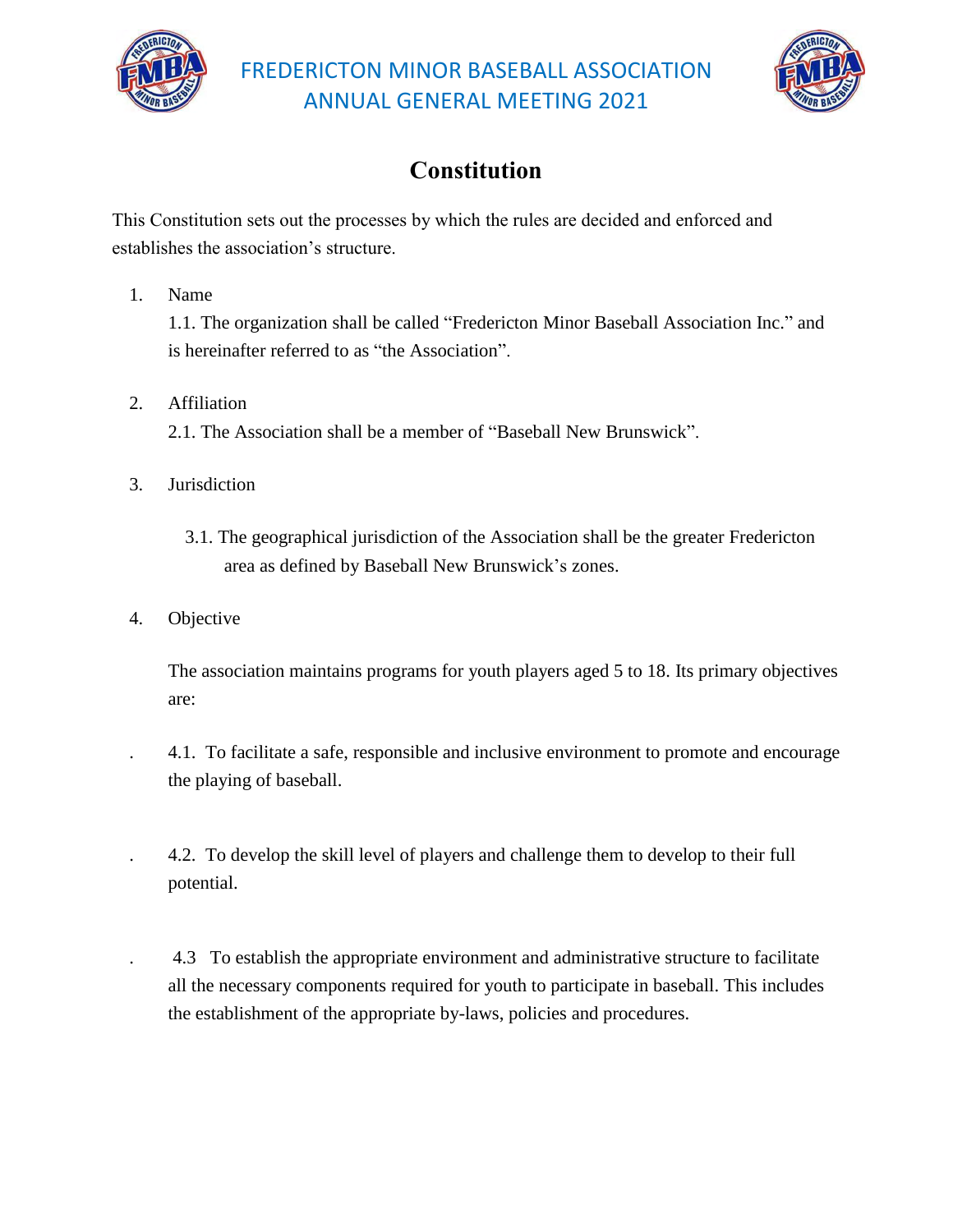

.



 . 4.4 To maintain high standards of conduct among players, coaches, parents/guardians and officials by establishing and maintaining policies and procedures.

### 5. Membership

5.1. The membership shall include any player registered with the Association.

5.2 Voting members are defined as the parents/guardians of a registered player, registered coaches and Board Members. For voting purposes, a registered player assigns their vote to their parent/guardian. Additional votes are not granted should a parent/guardian also be a coach or Board Member. For example, if a parent/guardian has two players registered in the Association, they would be entitled to two votes. If either of the parent/guardian is also a coach or Board Member no additional votes would attribute to them. For example: If John has two players registered, and is also a coach, he would be entitled to two votes. If Sally is a Board Member with no player in the Association, she would be entitled to one vote.

### 6. Participation

 6.1 All players are eligible to participate in their appropriate division without discrimination.

### 7. Directors

- 7.1. The affairs of the Association shall be managed by a Board of Directors and is hereinafter referred to as "the Board".
- 7.2. The number of directors shall not be less than six or more than fifteen.

 7.3. The following Officers and directors shall be elected, at the Annual General Meeting of the Association: President Vice-president Secretary Treasurer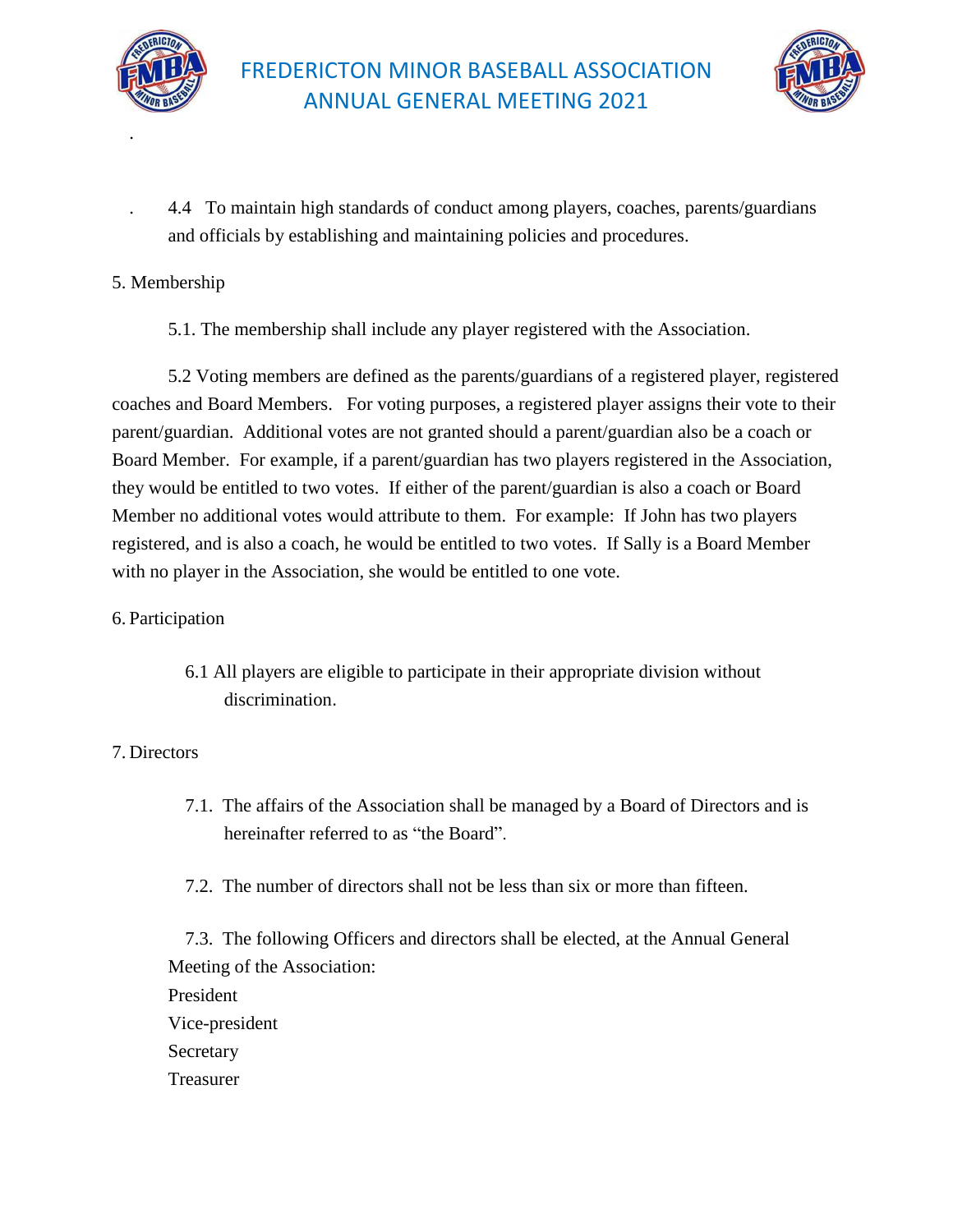



 7.4. The remaining officers and Directors will be determined at the first meeting of the Board after the Annual General Meeting by the Executive in accordance with the requirements specified in the Board Governance Manual. The roles and responsibilities are defined in the Board Governance Manual.

- . 7.5. The immediate Past President of the Association shall, automatically on retiring as President, be appointed as a Director of the Association.
- . 7.6. The Zone Chairman of Umpires or their designate shall be the Director of Umpires and shall sit and be a Voting Member of the Board of Directors.

 7.7. If necessary, the Board of Directors may replace the Executive or a member of the Executive if the Board feels that it is in the best interest of the Association as specified in the Board Governance Manual.

. 7.8. In the case of an addition to the Board, or to fill a vacancy, the position will be filled in accordance for the Board Governance Manual.

 7.9. Fifty percent of the current members of the Board, shall constitute a quorum for the transaction of business at any duly called meeting of the Directors of the Association. Meetings of the Board or such committees by means of conference telephone or other communication equipment by means of which all persons participating in the meeting can hear each other. Participation in such a meeting shall constitute presence in person at such meeting.

7.10. The Board will meet at least quarterly with a minimum of six meetings during the tenure of the Board.

### 8. Executive

 . 8.1. The Association's Executive shall be composed of the President, Vice-President, Secretary, and Treasurer.

 . 8.2. Three members of the Executive, present in person, shall constitute a quorum for the transaction of business at an Executive meeting.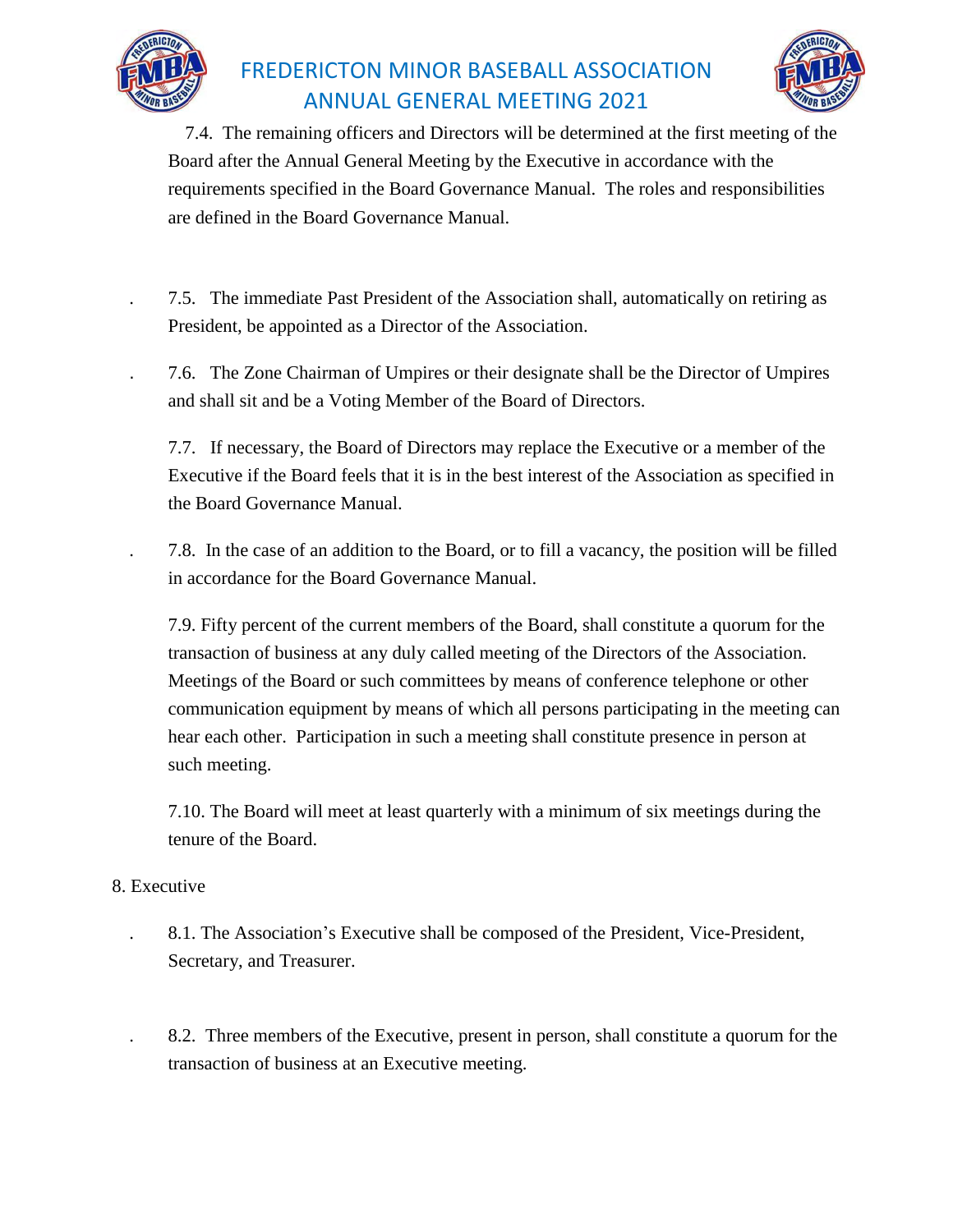



 . 8.3. Meetings of the Executive shall be held as often as the business of the Association may require and shall be called by the President or by any two members of the Executive. The Executive may act on behalf of the Board.

 . 8.4. Roles and Responsibilities of the Executive and Board members shall be defined and included in the Board Governance Manual.

9. Meetings:

.

Annual General Meeting (AGM)

9.1. The Annual General Meeting shall be held prior to November  $30<sup>th</sup>$ . Notice of the AGM will be provided to all members thirty days in advance and be publicly posted.

9.2. Voting members are defined as the parents/guardians of a registered player, registered coaches and Board Members. For voting purposes, a registered player assigns their vote to their parent/guardian. Additional votes are not granted should a parent/guardian also be a coach or Board Member. For example, if a parent/guardian has two players registered in the Association, they would be entitled to two votes. If either of the parent/guardian is also a coach or Board Member no additional votes would attribute to them. For example: If John has two players registered, and is also a coach, he would be entitled to two votes. If Sally is a Board Member with no player in the Association, she would be entitled to one vote.

9.3. Quorum for the AGM is defined as twenty voting members.

9.4. The agenda for the Annual General Meeting shall be:

 a) Minutes of preceding Annual General Meeting, including business arising from those minutes

- b) President's Report
- c) Treasurer's Report and Financial Statements
- d) Board Member Reports
- e) Election of the Executive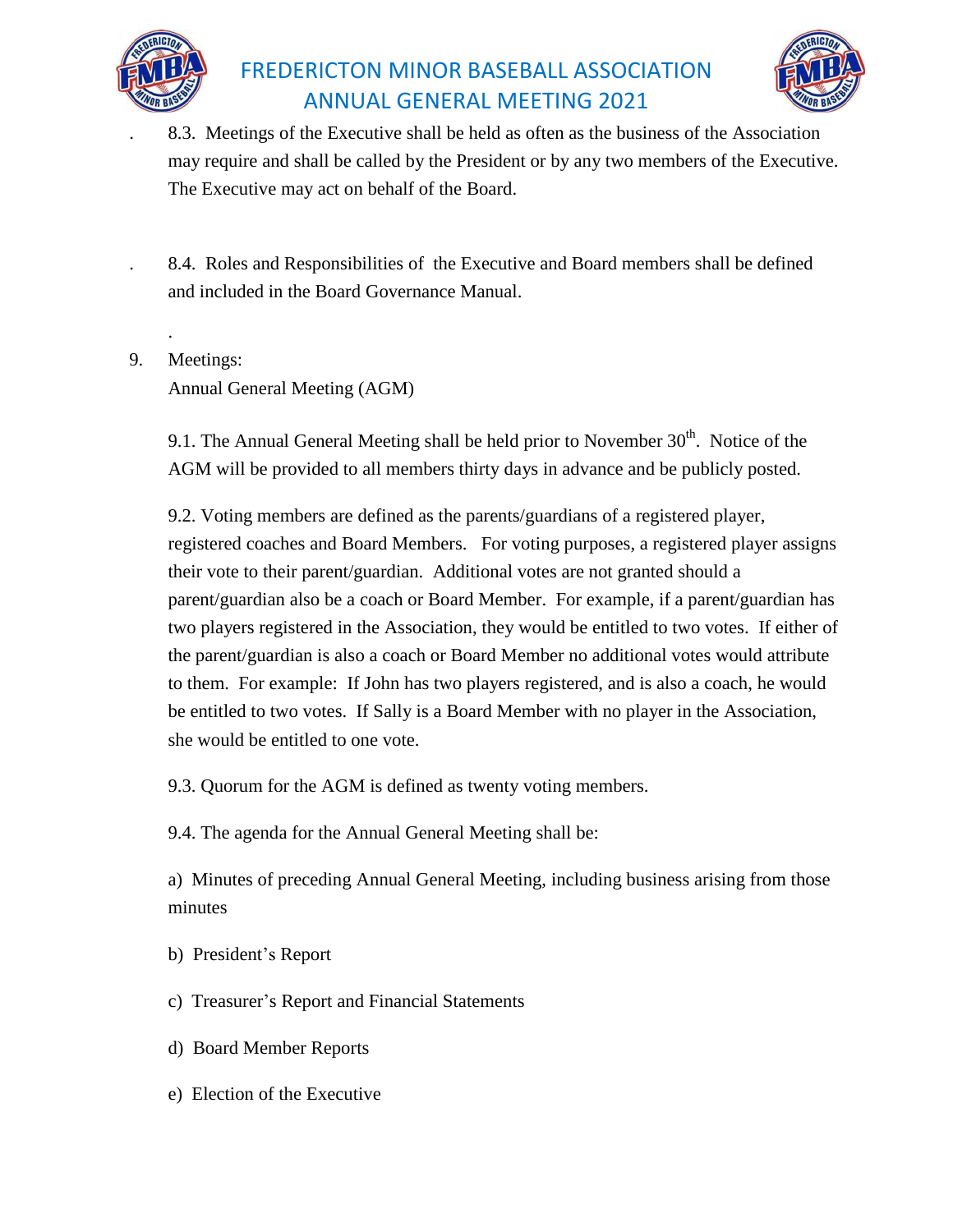



- f) Voting on Motions
- g) New Business
- h) Adjournment

9.5. Special meetings may be called by the Executive and/or at the request of at least twenty members in a good standing of the Association.

9.6. All members of the Board will be notified 5 days in advance of any Board meeting.

10. Committees

The Board will establish the following committees which shall be formed and members appointed at the first Board Meeting following the AGM:

Discipline committee

Governance committee

Player Development Committee

Other ad hoc committees will be formed as required and as specified in the Board Governance Manual.

Members of the committee shall appoint a Chair who will bring recommendations on behalf of the committee for approval by the Board.

### 11. Bylaws

The Association will enact By-laws relative to the general operations of the Association.

11.1. Proposed amendments to the Constitution or by-laws must be forwarded to the secretary at least twenty days prior to the Annual General Meeting. Posting of the AGM agenda will be fourteen days in advance of the AGM.

11.2. By-laws may be amended at any Annual General Meeting or at a special meeting of the Board called for that purpose by a majority vote.

11.3. The By-laws are available upon request from the Secretary and shall be posted on the FMBA website.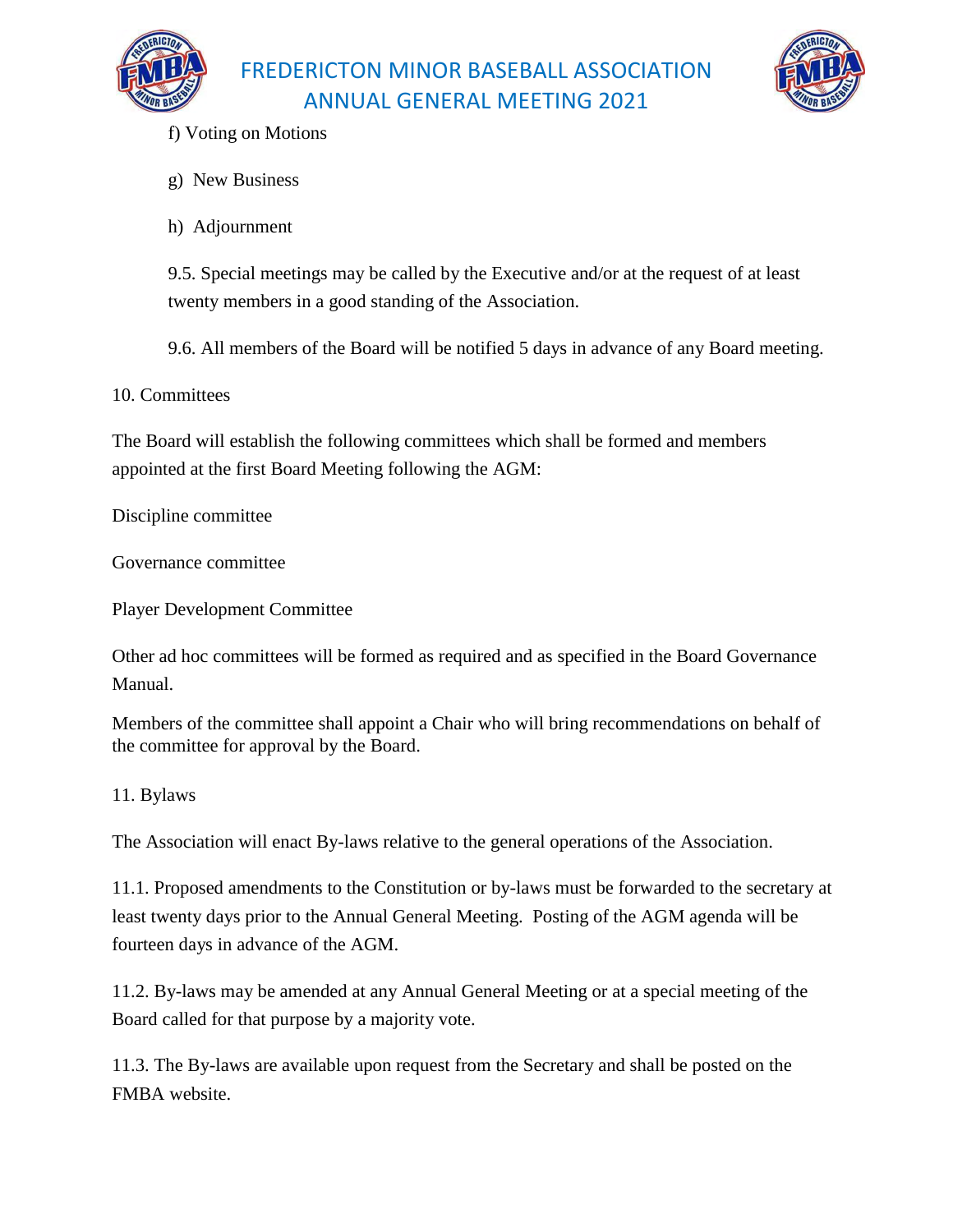



11.4 By-laws of the Association will be supplemented by the Association's Policies and Procedures Manual which will detail specific operating procedures and processes.

### 12. Financial

The year end of the Association is set as the last day of February.

The Association has the authority to hire employees as required, the roles and responsibilities of which are defined in the Board Governance Manual.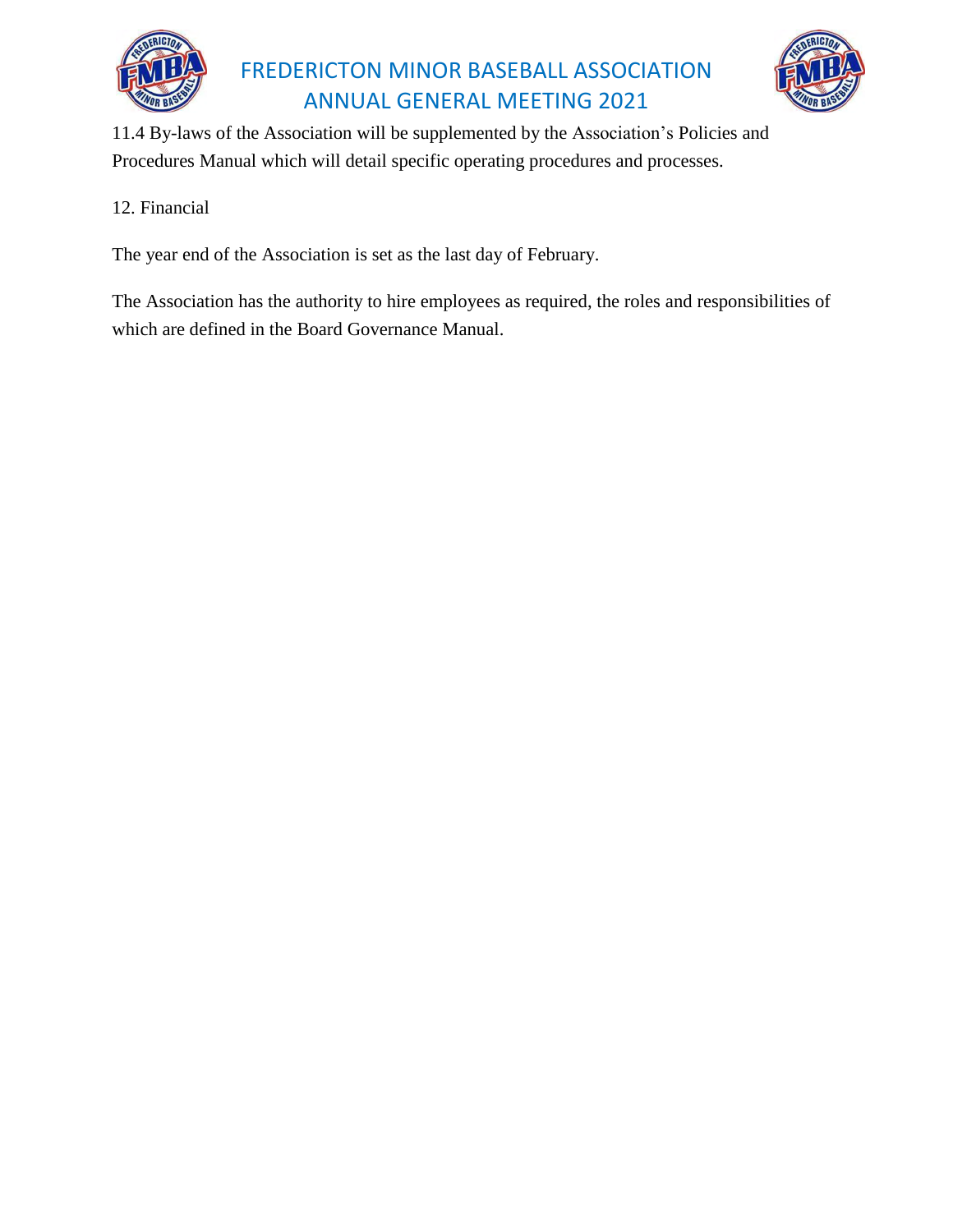



### **By-laws**

The Fredericton Minor Baseball Association (FMBA – "Association") shall from time to time make bylaws respecting its operations. This by-law shall be in force from this date of February 2022.

These by-laws are intended to provide information concerning the FMBA.

FMBA was founded in 1998 to govern minor baseball in Fredericton. FMBA was incorporated under the New Brunswick Companies Act in 1998 and is officially registered as the Fredericton Minor Baseball Association, Inc. Members must comply with all by-laws.

A Board of Directors administers the affairs of the FMBA.

Baseball New Brunswick (BNB) governs all amateur baseball in the province. BNB derives its authority from, and is subject to all regulations and playing rules of the national

organization, Baseball Canada.

BNB governs all baseball from Rally Cap to 18U. FMBA must comply with all BNB Bylaws, Regulations and Constitution which can be obtained through their website at [www.Baseballnb.ca.](http://www.baseballnb.ca/)

The FMBA Policies and Procedures Manual is intended to supplement the by-laws of the organization by specifying required policies for the Association by providing additional information on processes and procedures in support of the policies.

1. Definitions:

Annual General Meeting: The yearly meeting held for the membership of the Association. Operational guidelines for the meeting are contained in the Constitution.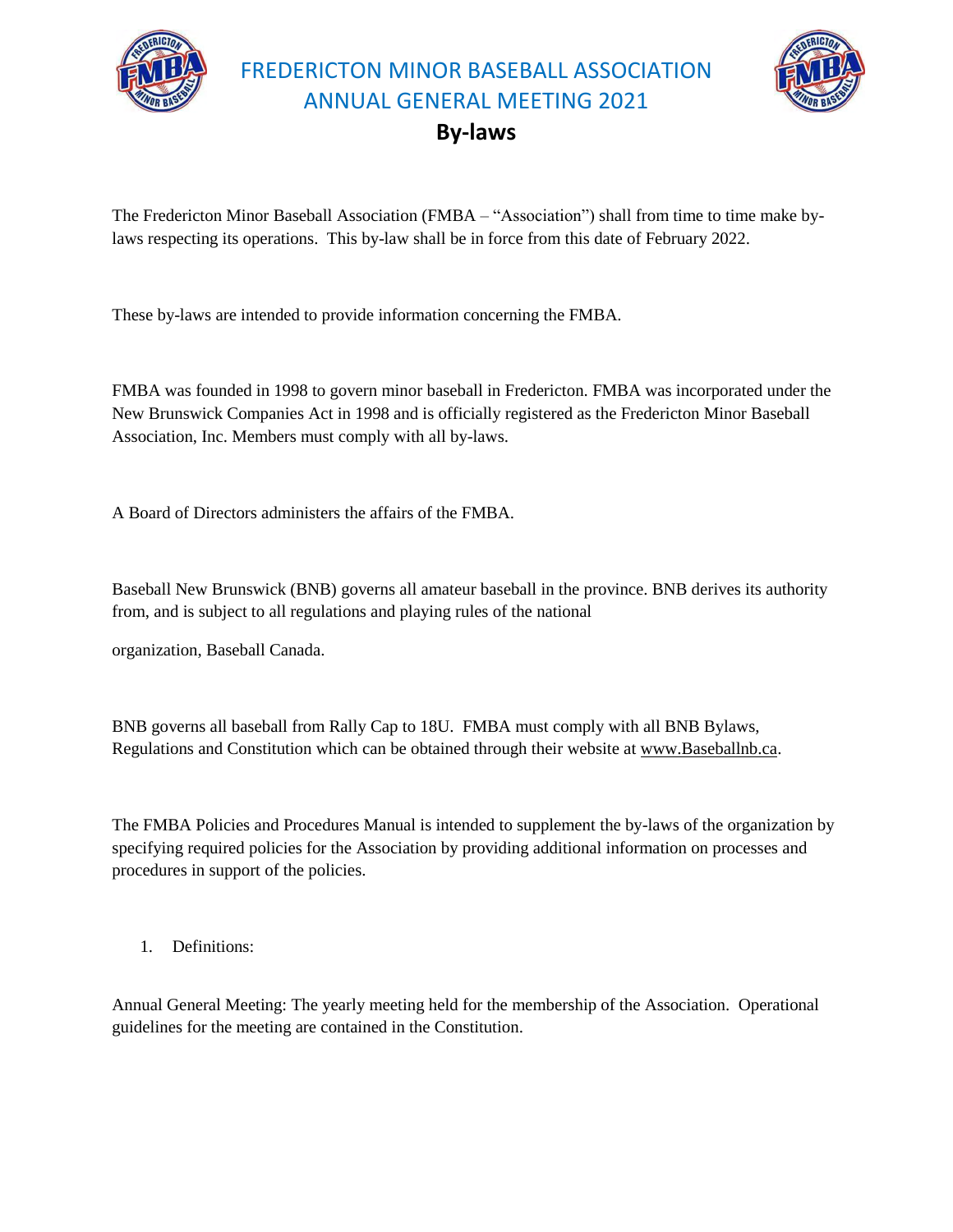



Board of Directors: Includes all approved Officers and Directors of the Association as specified in the Board Governance Manual.

Coaches: A volunteer in the Association that has been appointed and approved to assist with a team in the Association.

Executive of the Board of Directors: Includes the President, Vice-President, Treasurer and Secretary as elected annually at the Annual General Meeting

Fiscal Year end: Is set as the last day of the month in February each year.

Membership: Is any player registered with the Association.

Voting Member: Are parents/guardians of a registered player, registered coaches and Board Members. For voting purposes, a registered player assigns their vote to their parent/guardian. Additional votes are not granted should a parent/guardian also be a coach or Board Member. For example, if a parent/guardian has two players registered in the Association, they would be entitled to two votes. If either of the parent/guardian is also a coach or Board Member no additional votes would attribute to them. For example: If John has two players registered, and is also a coach, he would be entitled to two votes. If Sally is a Board Member with no player in the Association, she would be entitled to one vote.

The Association commits to operating an effective, safe, inclusive and responsible environment for members to participate in baseball. To accomplish this mandate the Association has established a number of key areas of responsibility that guide the operations of minor baseball.

1. Programming:

Players differ in needs, abilities, and desire. Therefore, grouping of players into different

skill categories is necessary. To accomplish this, the Association operates both competitive and recreational divisions as well as grass-roots programs for ages below ten. The Competitive Program Policy details the background, overarching structure and specific operational guidelines for the division.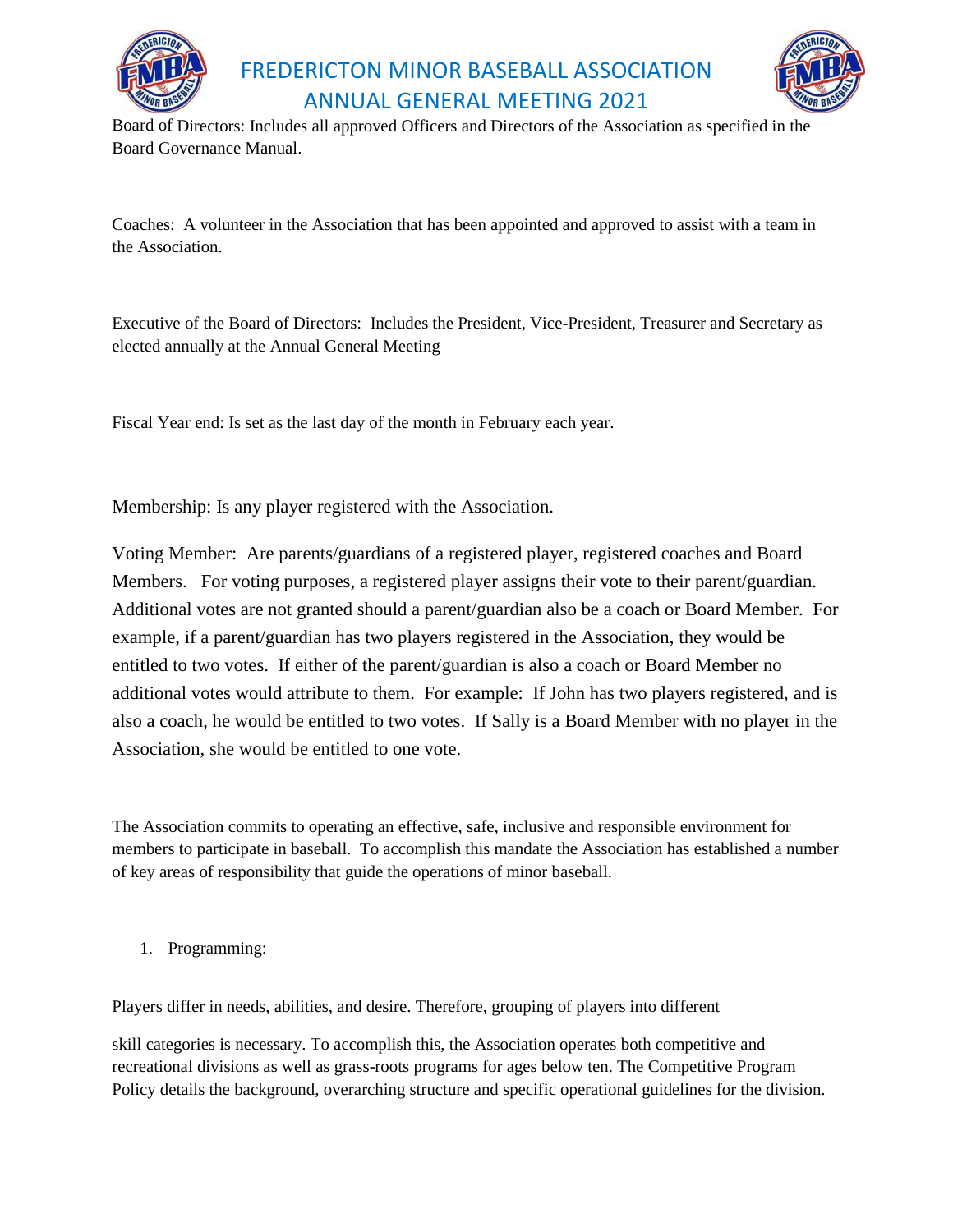



The Recreational Program Policy is a comprehensive document which outlines its mandate and operational guidelines.

2. Safety, Equality and Fair Treatment

The Association is committed to providing a safe and fair environment for all players. The Safe Sport Policy focuses on the safety, respect and dignity of all participants and encompasses the requirements to ensure the Association operates at the highest standard. The Fair Play policy provides guidance on the playing structure for all participants. The Equity, Diversity and Inclusion Policy provides guidance to ensure that everyone has an opportunity to participate.

The members (and voting members) of the Association are expected to adhere to the appropriately prescribed BNB and FMBA Codes of Conduct. These policies are included in the FMBA Policies and Procedures Manual.

3. Coaching

To ensure the optimal experience for all participants, the Association has developed policies to address the selection, qualifications, retention and conduct of coaches. The policy and related processes and procedures are set forth in the Coaching Policy.

4. FMBA Administration

Responsibilities and authorities for the various positions of the Association are included in the Board Governance Manual. Depending on operational requirements, the Association may from time to time hire required individuals to fill required positions.

4.1. Operations Calendar

At the beginning of each baseball season, the Board of Directors reviews all significant events that are of interest to FMBA operations (open registration date, annual budget, baseball camps/clinic, fundraising events, major tournaments hosted in Fredericton). The FMBA will publish this information on the website. Specific team schedules are the responsibility of the respective teams.